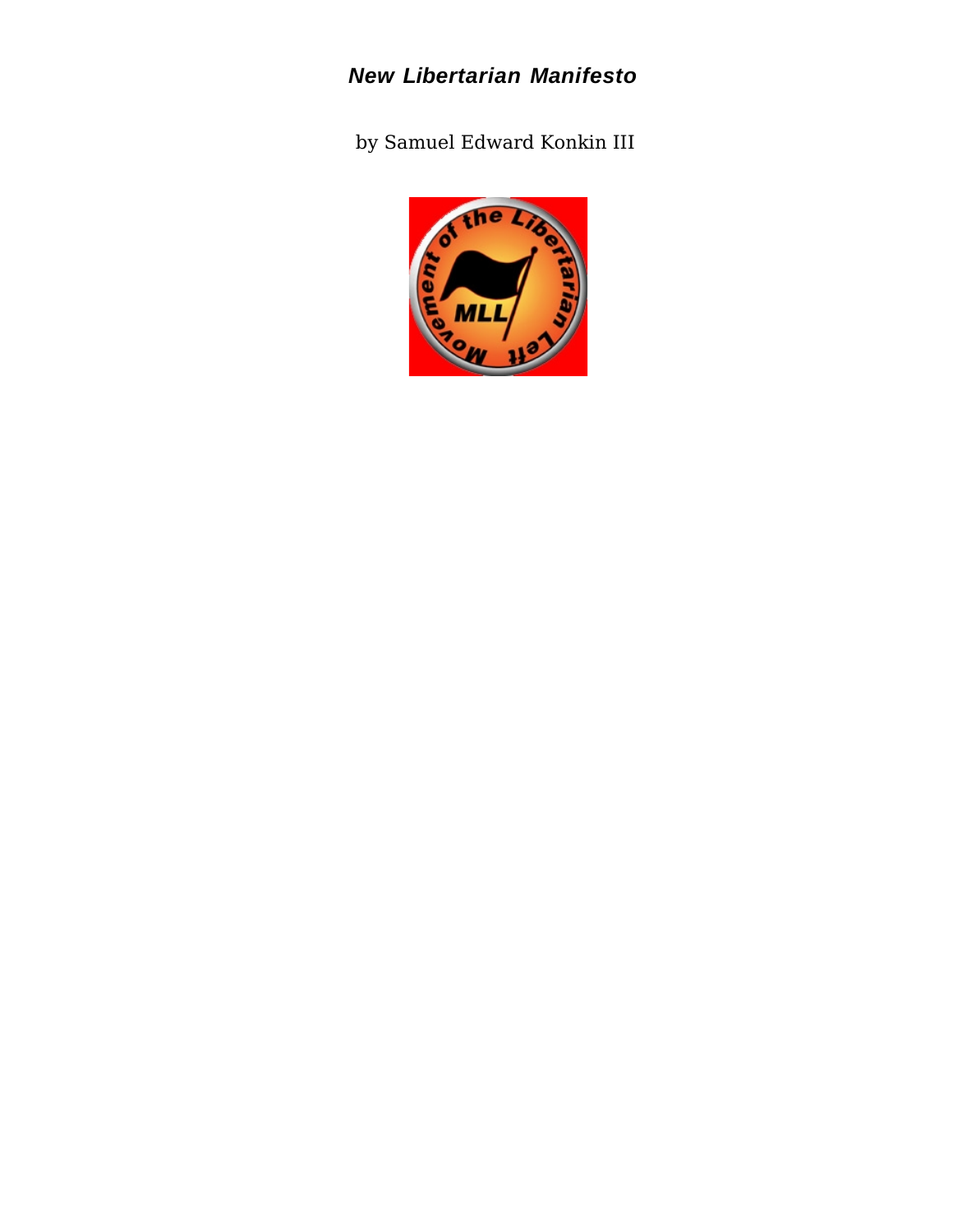Koman Publishing, 1983

Dedication to Chris R. Tame who told me, "Don't get it right, get it written!"

Acknowledgments above all to

- Ludwig Von Mises,
- Murray N. Rothbard,
- Robert LeFevre,
- and their sources.
- 1. st Printing by Anarchosamisdat Press October 1980
- 2. nd Printing by Koman Publishing Co. February 1983

Printed at Morningrise Printing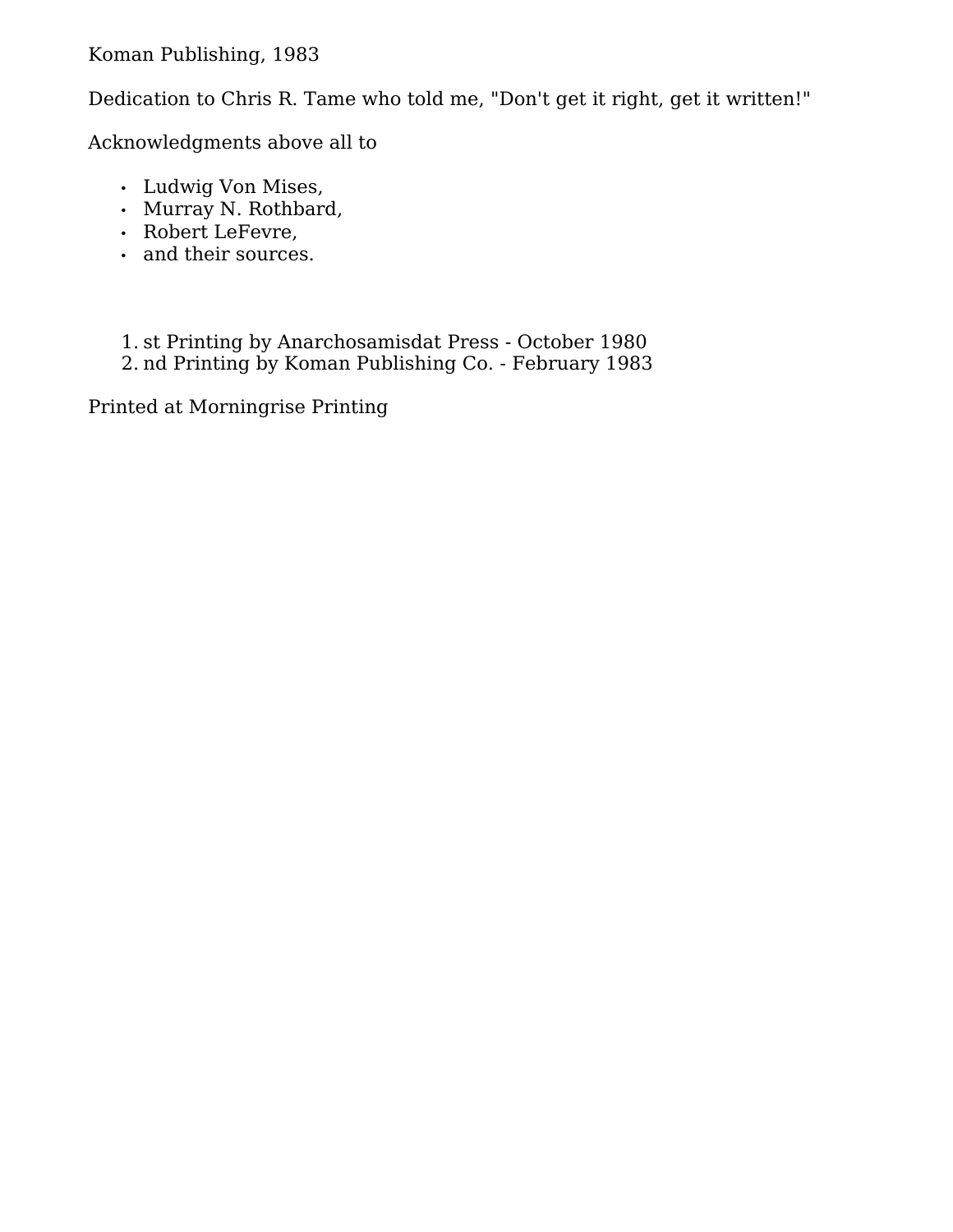## **Contents:**

### Preface

### I. Statism: Our Condition

Libertarianism v coercion. The nature of the State. Constituents of libertarianism and diversity of Movement. The State strikes back: anti-principles. Ways and not-ways to Liberty. Betrayal and response, action over all.

#### II. Agorism: Our Goal

Consistency of ends, of means, of ends and means. Portrayal of agorist society. Restoration theory: restitution, time loss and apprehension cost; inherent advantages. Agorism defined. Objections countered.

#### III. Counter-Economics: Our Means

Micro activity and macro consequences. Agorists: counter-economists with libertarian consciousness. The purpose of "Establishment" economics. Step by step backward from agorism to statism (for theoretical purposes). Black and grey markets: the unconscious agora. "Third," "Second," and "First" World Counter-Economic status and grossest examples. Counter-Economics in all fields of commerce even in North America, some exclusively counter-economic. Universality of Counter-Economics and reasons for it. Limitation of counter- economics and reasons. The role of the intelligentsia and Establishment media. Failure of counter-cultures and the key to success. Steps from statism to agorism and the risk of market protection. The fundamental principle of counter-economics. The reason for inevitable growth of agorist counter- economic sub-society.

#### IV. Revolution: Our Strategy

Self-aware counter-economics enough but some burn to do more - fight or support struggle. Combativity inadequate without strategy. Phases of agorist growth decide appropriate strategy. Tactics that are always appropriate. New Libertarian Alliance as association for entrepreneuring Liberty. Libertarian creed is constraint of New Libertarian tactics. Phase 0: Zero-Density Agorist Society. Raise consciousness. Phase 1: Low-Density Agorist Society. Radical caucuses and Libertarian Left. Combat anti-principles. Anticipate crises of statism. Phase 2: Mid-Density, Small Condensation Agorist Society. The State to strike back but restrained by agorist contamination. NLA appears as its sustenance arrives. Accelerating revolutionary conditions. Phase 3: High- Density, Large Condensation Agorist Society. Permanent crisis of statism. Need to crush counter-economy grows as ability wanes. Antiprinciples greatest threat. The State's final strike: Revolution. Strategy includes delaying tactics and counter-intelligence. Correct definition of (violent) Revolution. Phase 4: Agorist Society with Statist Impurities. Collapse of the State and simultaneous dissolution of NLA. Home!

#### V. Action: Our Tactics

Some tactics listed. Tactics must be discovered and applied in context. Activist = entrepreneur. Where we are not (then). Opportunity from collapse of statist Left. Opportunity from premature party sell-out. The concluding challenge. New Libertarian pledge and rousing finish: Agora, Anarchy, Action!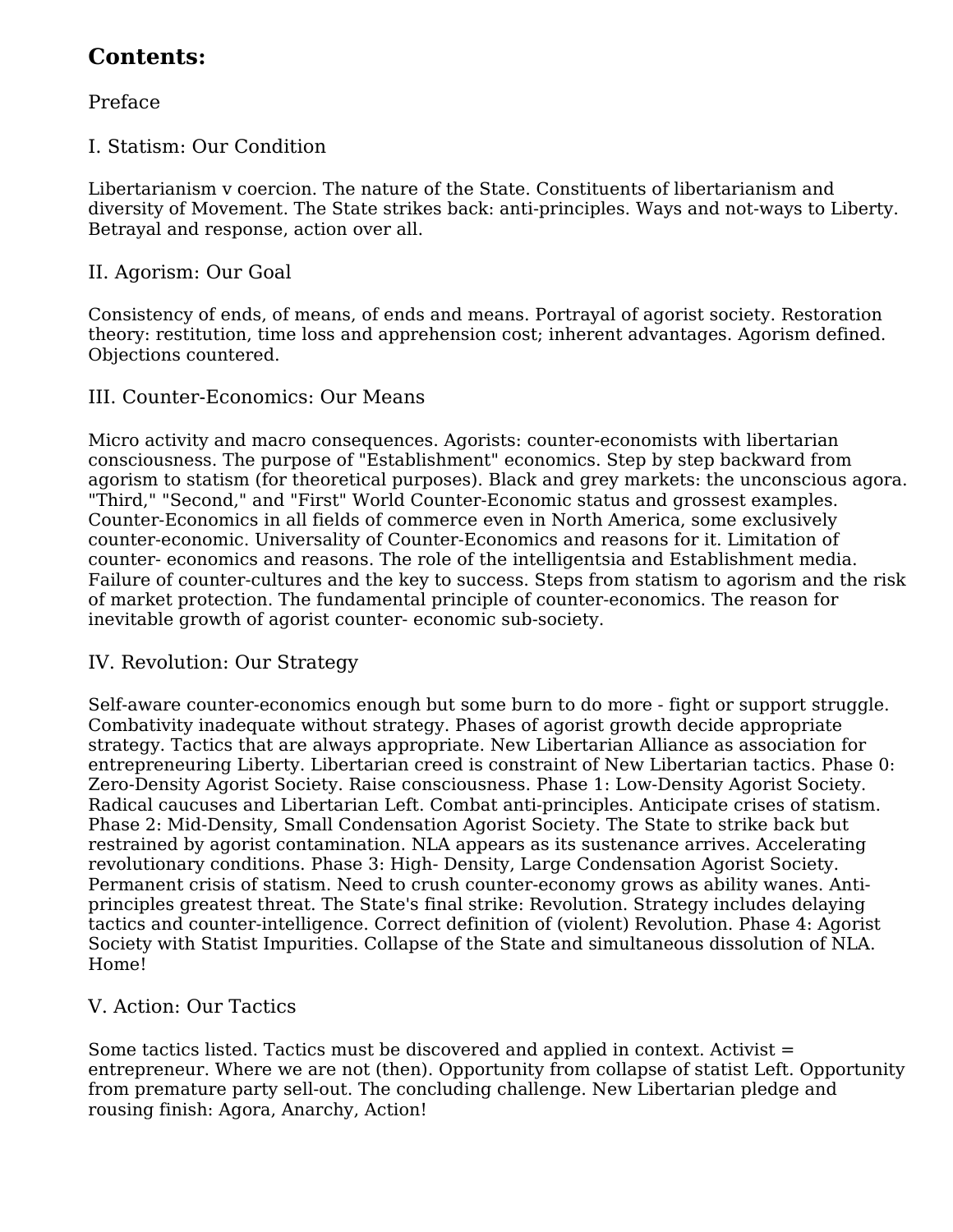Praise for the New Libertarian Manifesto:

"Konkin's writings are to be welcomed. Because we need a lot more polycentrism in the movement. Because he shakes up Partyarchs who tend to fall into unthinking complacency. And especially because he cares deeply about liberty and can read-and-write, qualities which seem to be going out of style in the libertarian movement."

Murray N. Rothbard, Ph.D.

"I am delighted to see the Konkin Manifesto and can applaud it in general for its position respecting consistency, objective and method...I believe it will have and deserves to have a compelling influences upon members of the 'old' left."

Robert LeFevre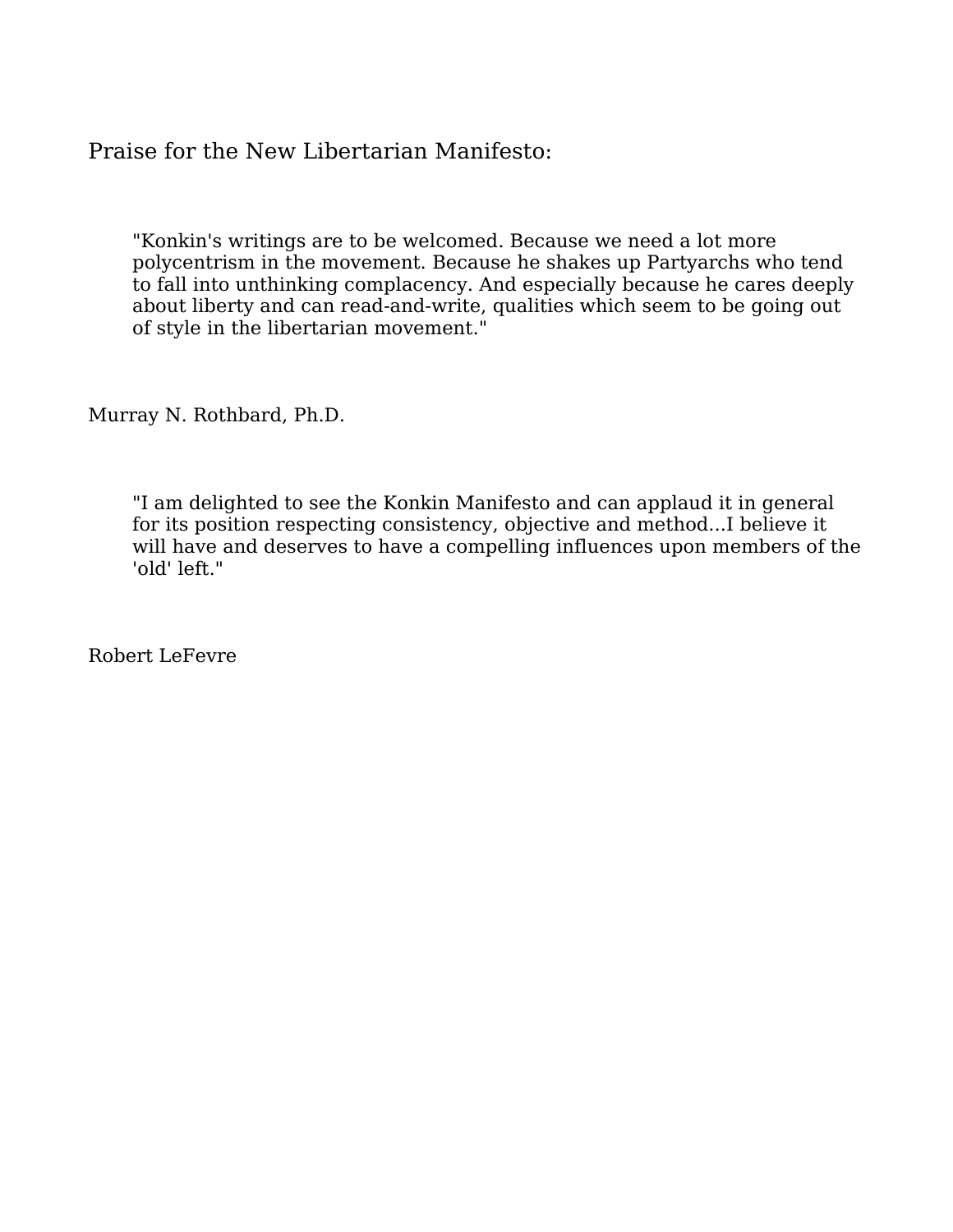### **Preface to the First Edition**

The basic form of new Libertarianism arose during my struggle with the Libertarian Party during its formation in 1973, and Counter-Economics was first put forward to the public at the Free Enterprise Forum in Los Angeles in February 1974. New Libertarianism has been propagated within and without the libertarian movement and its journals, most notably New Libertarian magazine, since then.

More importantly, the activism prescribed herein (especially Counter-Economics) has been practiced by the author and his closest allies since 1975. Several "anarchovillages" of New Libertarians have formed and reformed.

Just once, wouldn't you like to read a manifesto that's been practiced before it's preached? I wanted to.

And I did it.

Samuel Edward Konkin III October 1980

### **Preface to the Second Edition**

An agorist publication ought to be judged most severely in the free marketplace. Sure enough, the first edition of New Libertarian Manifesto has been sold out and a second edition, taken up by a fresh entrepreneur looking for profit with his ideology, is with you, the reader. The market's judgement, to my pleasant surprise, is that NLM is the most successful of my many publications.

In the realm of ideas, two years is a fairly short time. Nevertheless, attacks on NLM have begun in Left-Center Libertarian publications and one such student network newsletter berated errant chapters for switching allegiance to "that flake, Konkin" only last month. Essays and articles on Counter-Economics and agorism appear in more and more non-Left (or non-agorist - yet) libertarian publications.

A truly encouraging sign is the emergence of many Counter-Economic entrepreneurs in the Southern California area (and a few scattered around North America and even Europe) who embrace and distribute NLM. An agorist "industrial park" has been condensing quietly in Orange County between these two editions.

This continuing gratification is not idly enjoyed. It has inspired the author to continue the dialogue in two issues of a theoretical journal based on NLM, the writing of Counter-Economics (see footnote 3, chapter III), and the planning of a theoretical magnum opus, as Das Capital was to the Communist Manifesto, undoubtedly to be titled Agorism.

As for continuing to practice what I preach and expanding on the practice, I may add to the end of the First Preface...

And I'm still doing it.

Samuel Edward Konkin III February 1983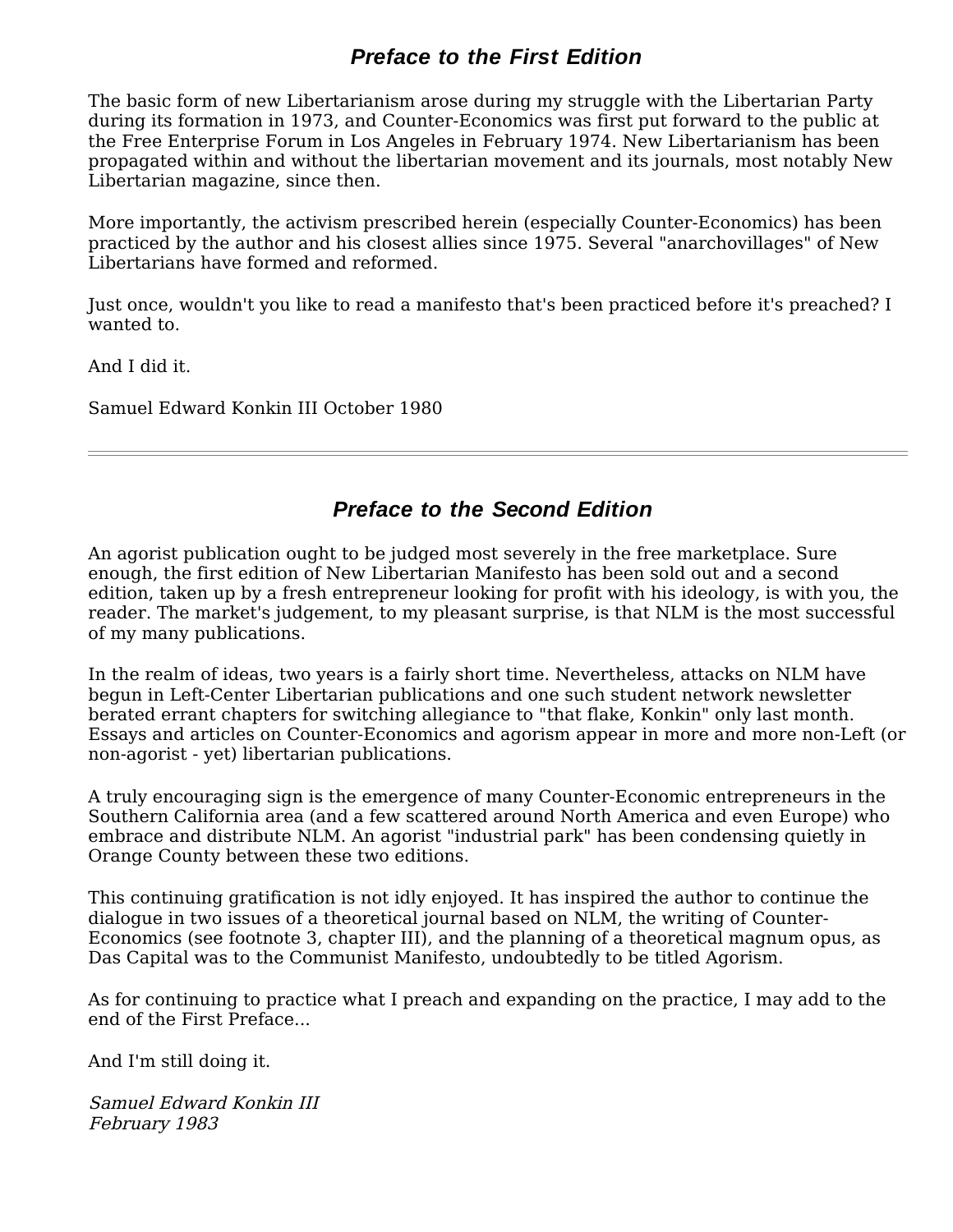### **Statism: Our Condition**

We are coerced by our fellow human beings. Since they have the ability to choose to do otherwise, our condition need not be thus. Coercion is immoral, inefficient and unnecessary for human life and fulfillment. Those who wish to be supine as their neighbors prey on them are free to so choose; this manifesto is for those who choose otherwise: to fight back.

To combat coercion, one must understand it. More importantly, one must understand what one is fighting for as much as what one is fighting against. Blind reaction goes in all directions negative to the source of oppression and disperses opportunity; pursuit of a common goal focuses the opponents and allows formation of coherent strategy and tactics.

Diffuse coercion is optimally handled by local, immediate self-defense. Though the market may develop larger-scale businesses for protection and restoration, random threats of violence can only be dealt with roots of mysticism and delusions planted deep in the victims' thinking, requires a grand strategy and a cataclysmic point of historical singularity: Revolution.

Such an institution of coercion, centralizing immorality, directing theft and murder, and co-ordinating oppression on a scale inconceivable by random criminality exists. It is the Mob of mobs, Gang of gangs, Conspiracy of conspiracies. It has murdered more people in a few recent years than all the deaths in history before that time; it has stolen in a few recent years more than all the wealth produced in history to that time; it has deluded - for its survival - more minds in a few recent years than all the irrationality of history to that time. Our Enemy, The State. [2]

In the 20th Century alone, war has murdered more than all previous deaths; taxes and inflation have stolen more than all wealth previously produced; and the political lies, propaganda, and above all, "Education" have twisted more minds than all the superstition prior; yet through all the deliberate confusion and obfuscation, the thread of reason has developed fibers of resistance to be woven into the rope of execution for the State: Libertarianism.

Where the State divides and conquers its opposition, Libertarianism unites and liberates. Where the State beclouds, Libertarianism clarifies; where the State conceals, Libertarianism uncovers; where the State pardons, Libertarianism accuses.

Libertarianism elaborates an entire philosophy from one simple premise: initiatory violence or its threat (coercion) is wrong (immoral, evil, bad, supremely impractical, etc) and is forbidden; nothing else is. [3]

Libertarianism, as developed to this point, discovered the problem and defined the solution: the State vs the Market. The Market is the sum of all voluntary human action. [4] If one acts non-coercively, one is part of the Market. Thus did Economics become part of Libertarianism.

Libertarianism investigated the nature of man to explain his rights deriving from noncoercion. It immediately followed that man (woman, child, Martian, etc.) had an absolute right to this life and other property - and no other. Thus did Objective philosophy become part of Libertarianism.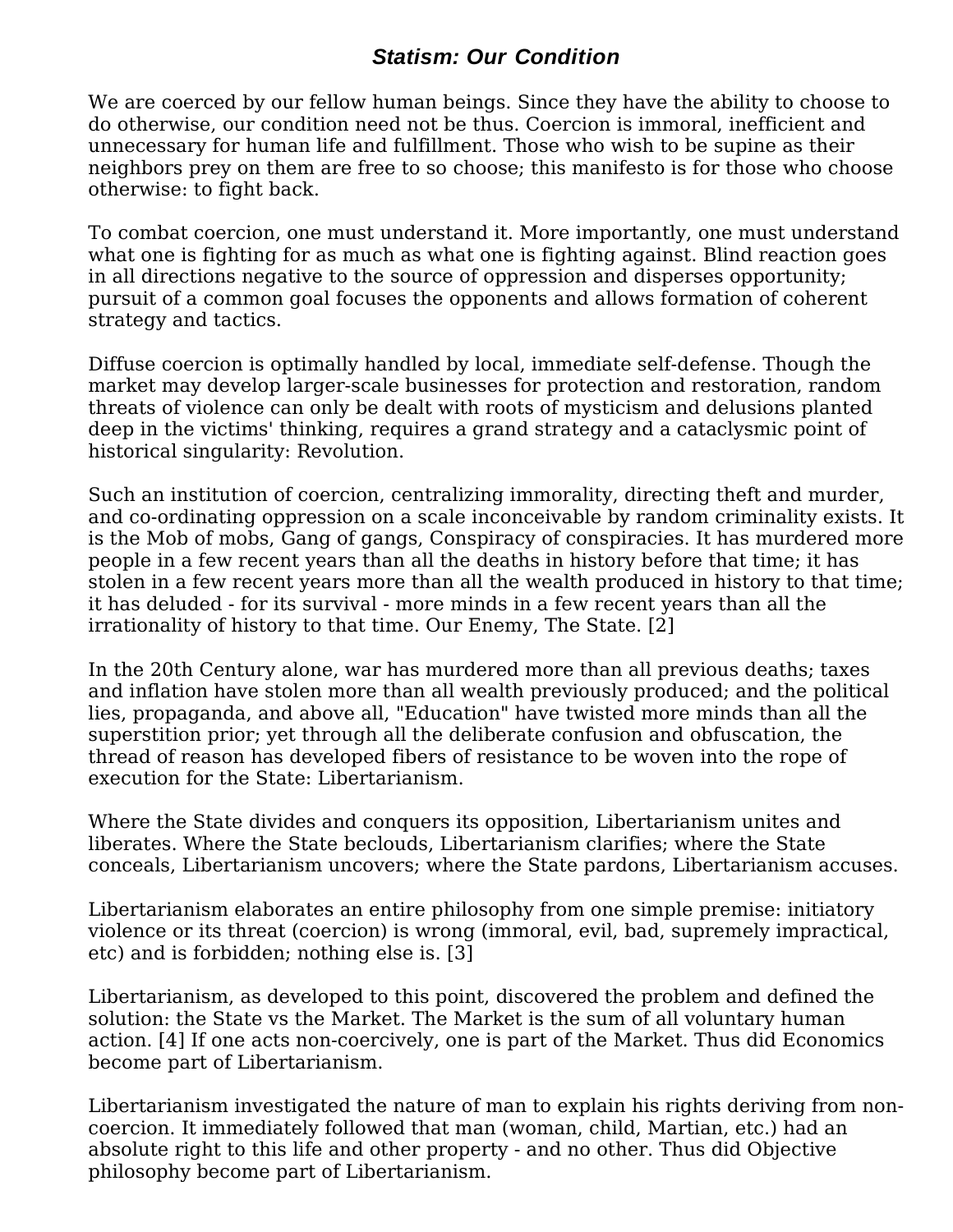Libertarianism asked why society was not libertarian now and found the State, its ruling class, its camouflage, and the heroic historians striving to reveal the truth. Thus did Revisionist History become part of Libertarianism.

Psychology, especially as developed by Thomas Szasz as counter-psychology, was embraced by libertarians seeking to free themselves from both state restraint and self-imprisonment.

Seeking an art form to express the horror potential of the State and extrapolate the many possibilities of liberty, Libertarianism found Science Fiction already in the field.

From the political, economic, philosophical, psychological, historical and artistic realms the partisans of liberty saw a whole, integrating their resistance with others elsewhere, and they came together as their consciousness became aware. Thus did Libertarians become a Movement. The Libertarian Movement looked around and saw the challenge: everywhere, Our Enemy, The State, from the ocean's depth past arid outposts to the lunar surface in every land, people, tribe, nation - and individual mind. Some sought immediate alliance with other opponents of the power elite to overthrow the State's present rulers. [5] Some sought immediate confrontation with the State's agents. [6] Some pursued collaboration with those in power who offered less oppression for votes. [7] And some dug in for long-term enlightenment of the populace to build and develop the Movement. [8] Everywhere, a Libertarian Alliance of activists sprang up. [9]

The State's Higher Circles were not about to yield their plunder and restore property to their victims at the first sign of opposition. The first counter- attack came from anti-principles already planted by the corrupt Intellectual Caste: Defeatism, Retreatism, Minarchy, Collaborationism, Gradualism, Monocentris and Reformism including accepting State office to "improve" Statism! All of these anti-principles (deviations, heresies, self-destructive contradictory tenets, etc.) will be dealt with later. Worst of all is Partyarchy, the anti-concept of pursuing libertarian ends through statist means, especially political parties.

A "Libertarian" Party was the second counter-attack of the State unleased on the fledgling Libertarians, first as a ludicrous oxymoron [10], then as an invading army. [11]

The third counter-attack was an attempt by one of the ten richest capitalists in the United States to buy the major Libertarian institutions - not just the Party - and run the movement as other plutocrats run all the other political parties in capitalist states. [12]

The degree of success those statist counter-attacks had in corrupting libertarianism led to a splintering of the Movement's "Left" and the despairing paralyzation of others. As disillusionment grew with "Libertarianism," the disillusioned sought answers to this new problem: the State within as well as the State without. How do we avoid being used by the State and its power elite? That is, they asked, how can we avoid deviations from the path of liberty when we know there are more than one? The market has many paths to production and consumption of a product, and none are perfectly predictable. So even if one tells us how to get from here (statism) to there (liberty), how do we know that's the best way?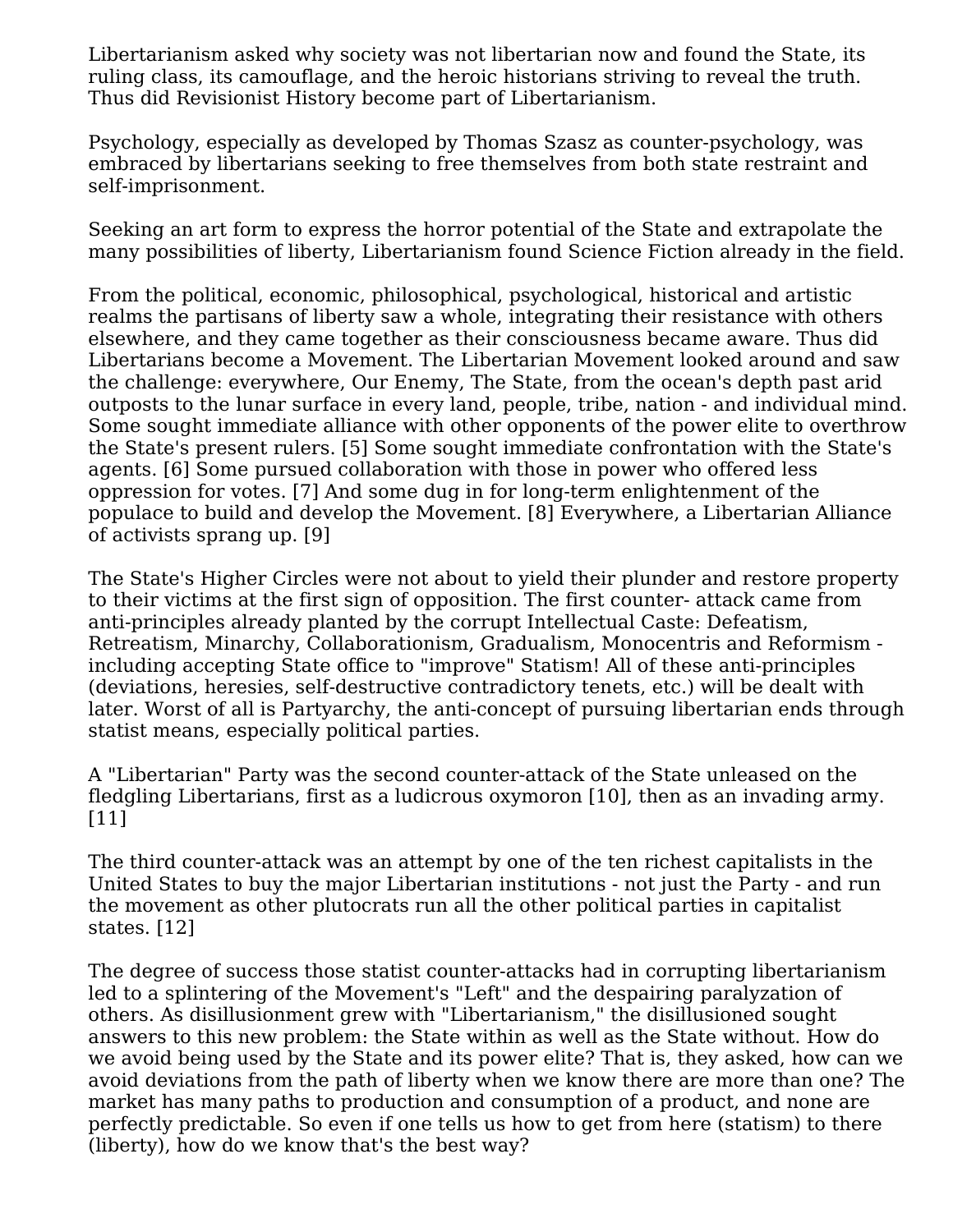Already some are dredging up the old strategies of movements long dead with other goals. New paths are indeed being offered - back to the State. [13]

Betrayal, inadvertent or planned, continues. It need not.

While no one can predict the sequence of steps which will unerringly achieve a free society for free-willed individuals, one can eliminate in one slash all those which will not advance Liberty, and applying the principles of the Market unwaveringly will map out a terrain to travel. There is no One Way, one straight line graph to Liberty, to be sure. But there is a family of graphs, a Space filled with lines, which will take the libertarian to his goal of the free society, and that Space can be described.

Once the goal is fixed and the paths discovered, only the Action of the individual to go from here to there remains. Above all else, this manifesto calls for that Action. [14]

Footnotes

---------

[1] I am indebted to Robert LeFevre for this insight, though we draw differing conclusions.

[2] Thank you, Albert J. Nock, for that phrase.

[3] Modern Libertarianism is best explained by Murray Rothbard in For A New Liberty, which, regardless how recent the edition, is always a year or more out of date. Recommending even the best writing on libertarianism is like recommending one song to explain music in all its forms.

[4] Thank you, Ludwig Von Mises.

[5] Radical Libertarian Alliance, 1968-71

[6] Student Libertarian Action Movement, 1968-72, later revived briefly as a proto-MLL.

[7] Citizens for a Restructured Republic, 1972, made up of RLA members disillusioned with revolution.

[8] Society for Individual Liberty 1969- . Also Rampart College (now defunct) and the Foundation for Economic Education and Free Enterprise Institute all who were around before the libertarian population explosion of 1969.

[9] Most importantly, the California Libertarian Alliance, 1969-73. The name is still kept alive for sponsorship of conferences and in the United Kingdom.

[10] The first "Libertarian" Party was set up by Gabriel Aguilar and Ed Butler in California in 1970, as a hollow shell to gain media access. (Aguilar, a Galambosian, was staunchly anti-political.) Even Nolan's "L"P was mocked and scorned by such as Murray Rothbard in the first year of its existence.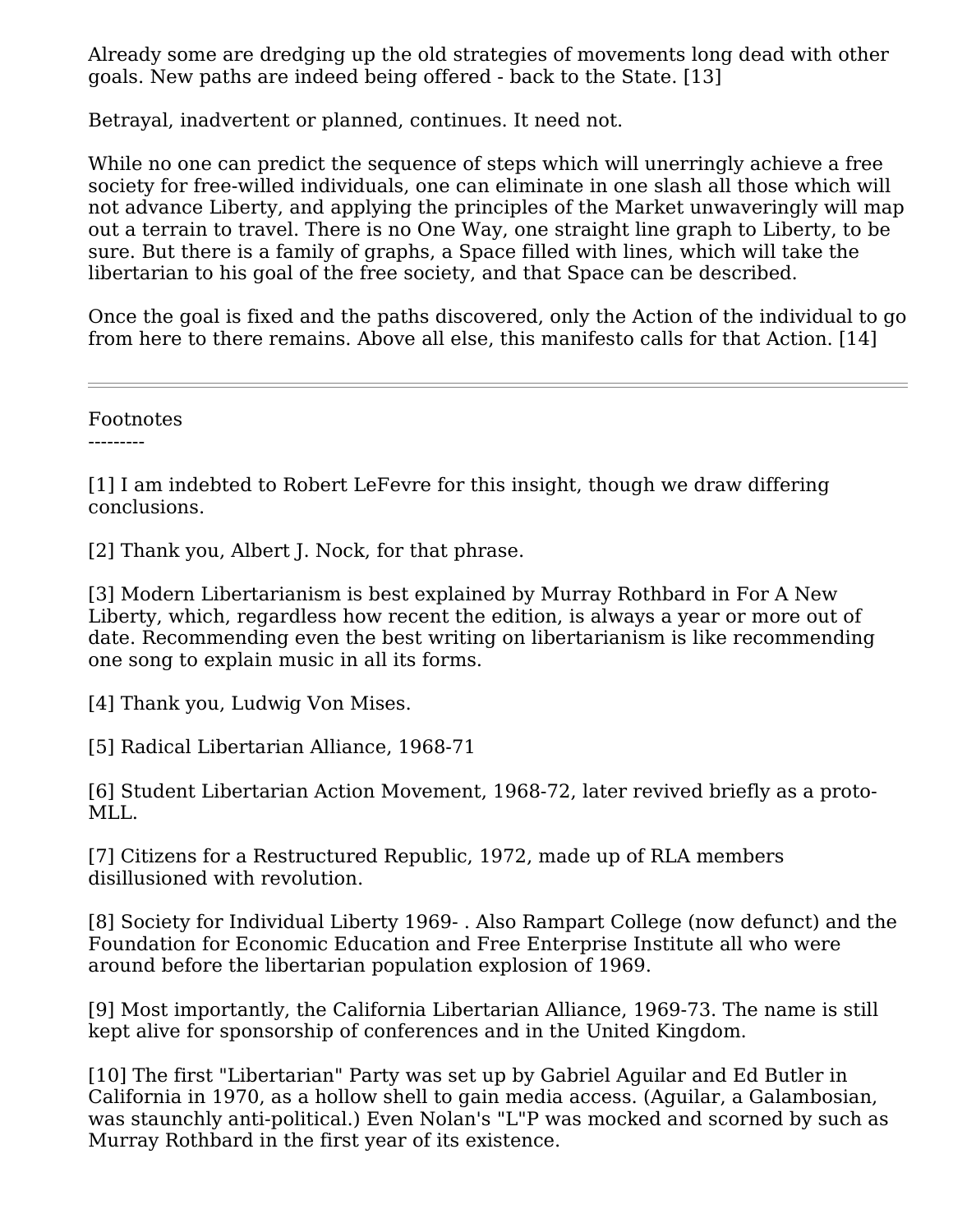[11] The "Libertarian" Party which eventually organized nationally and ran John Hospers and Toni Nathan for President and Vice-President in 1972 was first organized by David and Susan Nolan in December 1971 in Colorado. D. Nolan was a Massachusetts YAFer who had broken with YAF back in 1967 and missed the 1969 climax in St. Louis. He remained conservative and minarchist right up to this first edition.

Although the Nolans were rather innocent, and other early organizations and candidates often so, the debate on the "Party Question" began immediately. New Libertarian Notes attacked the "L"P concept in Spring of 1972 and ran a debate between Nolan and Konkin just before the election (NLN 15).

By the 1980 presidential campaign, the Nolans had broken with the "L"P leadership of Ed Crane and his candidate Ed Clark who ran a high-powered, high-financed, traditional vote-chasing and platform-trimming campaign.

[12] Charles G. Koch, Wichita oil billionaire, through his relatives, foundations, institutes and centers bought or set up or "bought out" the following from 1976-1979: Murray Rothbard and his Libertarian Forum; Libertarian Review (from Robert Kephart) edited by Roy. A. Childs; Students for a Libertarian Society (SLS) run by Milton Mueller; Center for Libertarian Studies (Rothbard-leaning) and Joe Peden; Inquiry edited by Williamson Evers; Cato Institute; and various Koch Funds, Foundations and Institutes. Named the "Kochtopus" in New Libertarian 1 (February, 1978), it was first attacked in print by Edith Efron in the conservative-libertarian publication Reason, along with allegations of an "anarchist" conspiracy. The Movement of the Libertarian Left cut away from Efron's anti-anarchist ravings and rushed to support her on her key revelation of the growth of monocentrism in the Movement.

In 1979, the Kochtopus took control of the National Libertarian Party at the Los Angeles convention. David Koch, Charles' brother, openly bought the VP nomination for \$500,000.

[13] Murray Rothbard broke with the Kochtopus soon after the '79 LP Convention and most of his close allies were purged such as Williamson Evers of Inquiry. CLS was cut off from Koch funding. The Libertarian Forum began attacking Koch. Rothbard and young Justin Raimondo set up a new "radical" caucus of the LP (the first one, 1972- 74, was run by progenitors of NLA as a recruiting tactic and to destroy the Party from within).

Although Rothbard was moved to ask "Is Sam Konkin right?" in his July 1980 speech to a RC dinner in Orange County, the RC strategy is to reform the LP using New Left and neo-Marxist tactics.

[14] I hope subsequent editions may omit this note, but in the present historical context it is vital to point out that Libertarianism is not specifically for the most "advanced" or enlightened elements in North America, perhaps typified by the young, white, highly-read computer consultant, equally feminist mate (and 1/2 children).

Only the freest market can raise the "Second" and "Third World" from grinding poverty and self-destructive superstition. Compulsory attempts to critically raise production standards and associated cultural understanding have caused backlash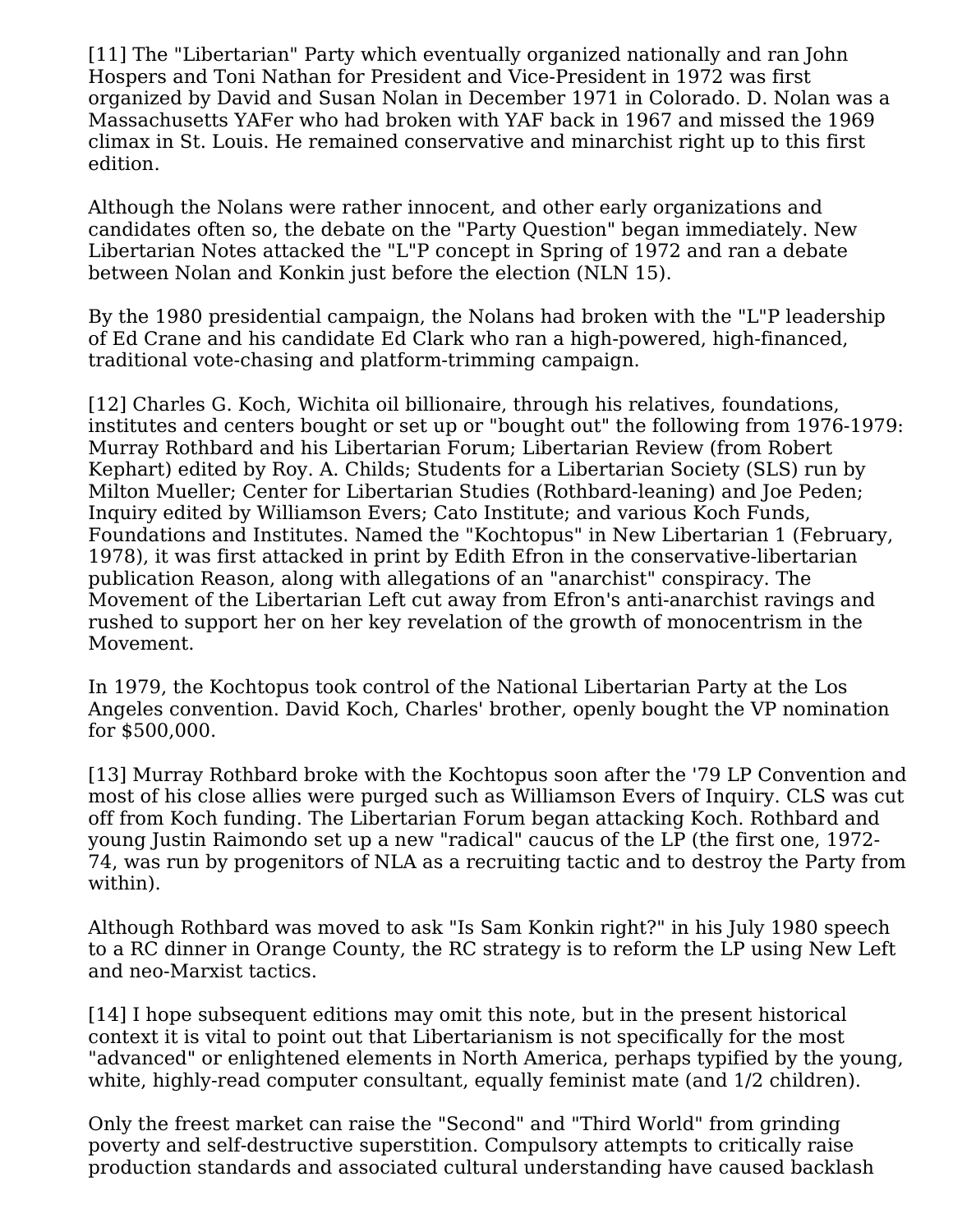and regression: e.g. Iran and Afghanistan. Mostly, the State has engaged in deliberate repression of self-improvement.

Quasi-free markets, such as the free ports of Hong Kong, Singapore, and Shanghai (earlier), attracted floods of upwardly-mobile, highly motivated entrepreneurs. The incredibly highly developed black market of Burma already runs the entire economy and needs only a libertarian awareness to oust Ne Win and the Army and accelerated trade to annihilate poverty almost overnight.

Similar observations are possible about developed black markets and tolerated semifree markets in the "Second World" of Soviet occupation such as Armenia, Georgia and the Russian counter-economy.

[15] Note to Second Edition: The above note is still, sadly enough, needed.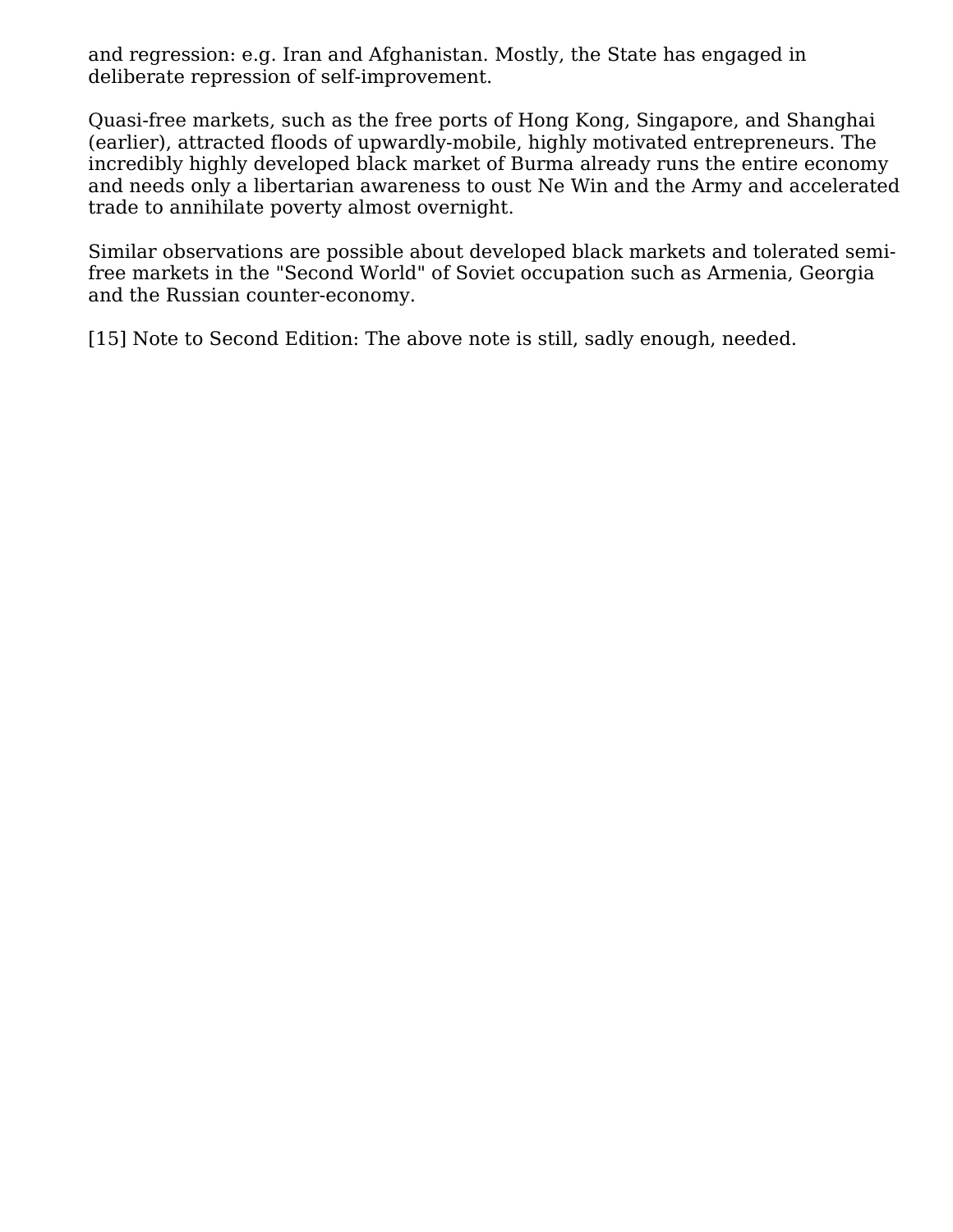## **Agorism: Our Goal**

The basic principle which leads a libertarian from statism to his free society is the same which the founders of libertarianism used to discover the theory itself. That principle is consistency. Thus, the consistent application of the theory of libertarianism to every action the individual libertarian takes creates the libertarian society.

Many thinkers have expressed the need for consistency between means and ends and not all were libertarians. Ironically, many statists have claimed inconsistency between laudable ends and contemptible means; yet when their true ends of greater power and oppression were understood, their means are found to be quite consistent. It is part of the statist mystique to confuse the necessity of ends-means consistency; it is thus the most crucial activity of the libertarian theorist to expose inconsistencies. Many theorists have done to admirably; but we have attempted and most failed to describe the consistent means and ends combination of libertarianism. [1]

Whether or not this manifesto is itself correct can be determined by the same principle. If consistency fails, then all within is meaningless; in fact, language is then gibberish and existence a fraud. This cannot be over- emphasized. Should an inconsistency be discovered in these pages, then the consistent reformulation is New Libertarianism, not what has been found in error. New Libertarianism (agorism) cannot be discredited without Liberty or Reality (or both) being discredited, only an incorrect formulation.

Let us begin by sighting our goal. What does a free society look like, or at least a society as free as we can hope to achieve with our present understanding? [2]

Undoubtedly the freest society yet envisioned is that of Robert LeFevre. All relations between people are voluntary exchanges - a free market. No one will injure another or trespass in any way.

Of course, a lot more than statism would be to be eliminated from individual consciousness for his society to exist. Most damaging of all to this perfectly free society is its lack of a mechanism of correction. [3] All it takes is a handful of practitioners of coercion who enjoy their ill-gotten plunder in enough company to sustain them - and freedom is dead. Even if all are living free, one "bite of the apple," one throwback, reading old history or rediscovering evil on his own, will "unfree" the perfect society.

The next-best-thing to a free society is the Libertarian society. Eternal vigilance is the price of Liberty (Thomas Jefferson) and it may be possible to have a small number of individuals in the marketplace ready to defend against sporadic aggression. Or large numbers may retain sufficient knowledge and ability to use that knowledge of basic self-defense to deter random attacks (the coercer never knowing who might be well versed in defense) and eliminate the profitability of systematic violence initiation.

Even so, there remain two problems inordinately difficult for this system of "Anarchy with spontaneous defense." First is the problem of defending those who are noticeably defenseless. This can be reduced by advanced technology to people who are quadriplegic morons (assuming that won't be solved by sufficient technology) and very young children who require constant attention anyways. Then there are those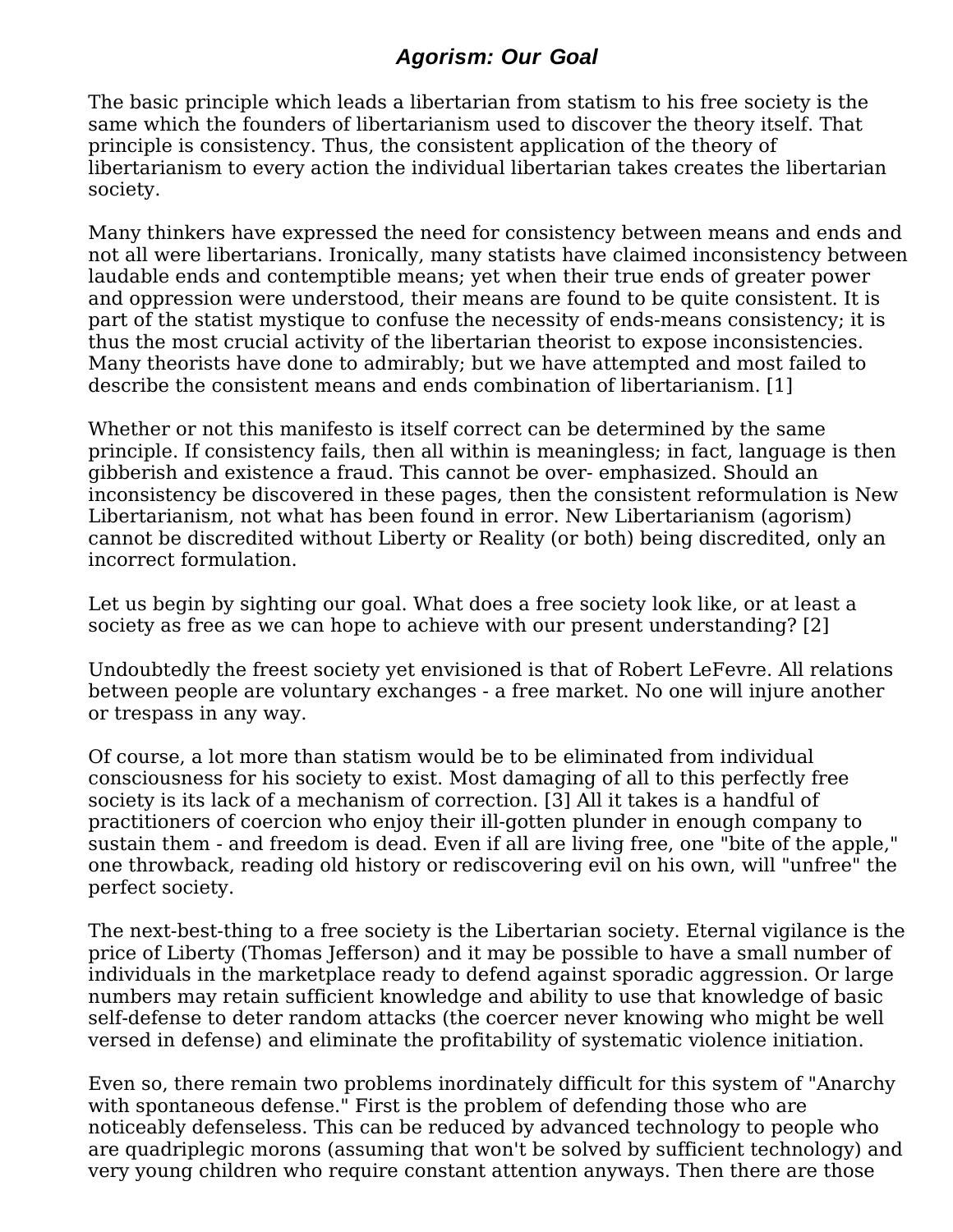who for a brief time go defenseless and the even rarer cases of those who are overwhelmed by violence initiators wishing to test their skills against a probably weaker foe. (The last is most rare simply because of the high risk and low material return on investment.)

Those who need not - and should not - be defended are those who consciously choose not to be: pacifists. LeFevre and his disciples need never fear some Libertarian will use methods they find repugnant to defend them. (Perhaps they can wear a "dove" button for quick recognitions?)

Far more important is what to do with the violence initiator after defense. The case in which one's property is violated successfully and one is not there to protect it comes readily to mind. And finally, though actually a special case of the above, is the possibility of fraud and other forms of contract violation. [4]

These cases may be settled by the primitive "shoot-out" or socially - that is, through the intervention of a third party who has no vested interest in either of the two parties to the dispute. This case is the fundamental problem of society. [5]

Any attempts to force a solution against the wishes to both parties violates Libertarian principle. So a "shoot-out" involving no risk to third parties is acceptable but hardly profitable or efficient or even civilized (aesthetically pleasing) save to a few cultists.

The solution then requires a judge, "Fair Witness" or arbitrator. Once an arbitrator to a dispute or judge of an aggression has performed judgment and communicated the decision, enforcement may be required. (Pacifists may choose arbitration without enforcement, by the way.)

The following market system has been proposed by Rothbard, Linda and Morris Tannehill, and others; it need not be definitive and may be improved by advances in theory and technology (as this author has already done). At this stage of history, it seems optimal and is presented here as the beginning working model.

First, always leaving out these who choose not to participate, one insures oneself against aggression or theft. One can even assign a value to one's life in ase of murder (or inadvertent manslaughter) which may range from the taking of the violenceinitiator's life to taking replaceable organs (technology willing) to restore life to the payment to a foundation to continue one's life's work. What is crucial here is that the victim assigns the value to his life, body and property before the mishap. (Exchangeable goods may simply be replaced at market rate. See below.)

A finds property missing and reports it to the insurance company IA. IA either through another division or through another division or through a separate detective agency (D) investigates. IA promptly replaces the object to A so that loss of use of good is minimized. [6] D Now may fail to discover the missing property. In that case, the loss to IA is covered by the premiums paid for the insurance. Note well that in order to keep premiums low and competitive, IA has a strong incentive to maximize retrieval of stolen or lost goods. (One could wax eloquent for volumes on the lack of such incentive for monopoly detection systems such as State police forces, and their horrendous social cost.)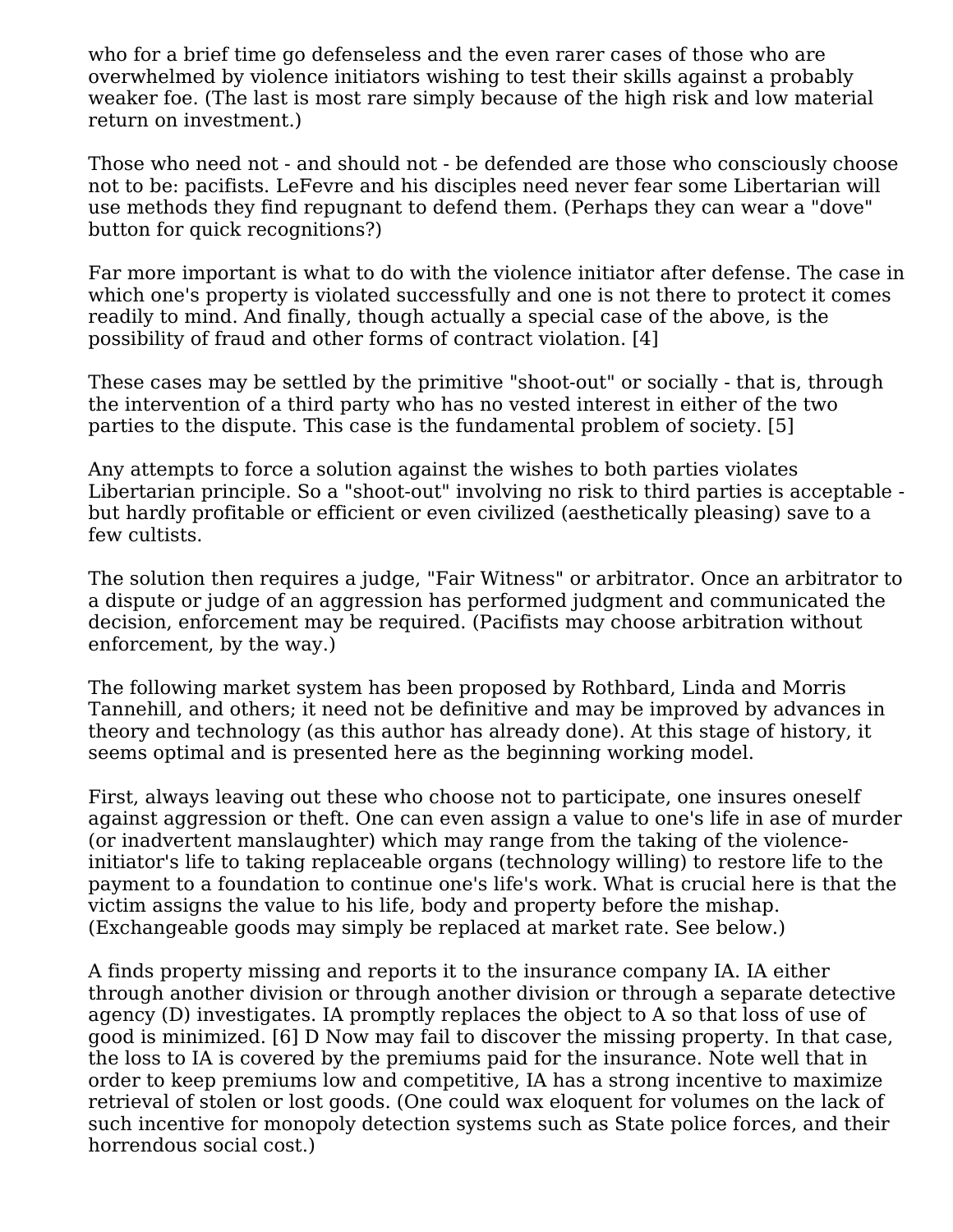IF D does discover the goods, say in B's possession, and B freely returns them (perhaps induced by reward), the case is closed. Only if B claims property right in the object also claimed by A does conflict arise.

B has insurance company IB which may perform its own independent investigation and convince IA that D erred. Failing that, IA and IB are now in conflict. At this point, the standard objections to market anarchy have been brought up that the "war" between A and B has been enlarged to include large insurance companies which may have sizeable protection divisions or contracts with protection companies (PA and PB). But wherein lies the incentive for IA and IB to use violence and destroy not only its competitor's assets but surely at least some of its own? They have even less incentive in a market society long established; the companies have specialists and capital tied up in defense. Any company investigating in offense would become highly suspect and surely lose customers in a predominantly Libertarian society (which is what is under discussion).

Very cheaply and profitably, IA and IB can simply pay and arbitration company to settle the dispute, presenting their respective claims and evidence. If B has rightful claim, IA drops the case, taking its small lose (compared to war!) and has excellent incentive to improve its investigation. If A has rightful claim, the reverse is now true for IB.

Only at this point, when the matter has been fully contested, investigated and judged, and still B refuses to relinquish the stolen property, would violence occur. (B may have only been bothered so far as being notified of IB's defense on B's behalf, and B may have chosen to ignore it; no subpoena could be issued until after conviction.) But PB and IB step aside and B must now face a competent, efficient team of specialists in recovery of stolen property. Even if B is near-mad in his resistance at this point, he would probably be neutralized with minimum fuss by a market agency eager for a good public image and more customers - including B himself some day. Above all, PA must act so as not to invoke anyone else or harm other's property.

B or IB is now liable for restoration. This can be divided into three parts: restitution, time preference, and apprehension.

Restitution is the return of the original good or its market equivalent. This could be applied even to parts of the human body or the value set on one's life.

Time preference is the restitution of the time-use lose and is easily determined by the market rate of interest which IA had to pay to immediately restore A's property.

Apprehension is the sum of the cost of investigation, detection, arbitration and enforcement. Note how well the market works to give B a high incentive to restore the loot quickly to minimize apprehension cost (exactly the opposite to most statist systems) and to minimize interest accrued.

Finally, note all the built-in incentives for swift, efficient justice and restoration with a minimum of fuss and violence. Contrast this with all other systems in operation; note as well that in parts all this system has been tried successfully throughout history. Only the whole is new and exclusive to Libertarian Theory.

This model of restoration has been spelled out so specifically, even though it may be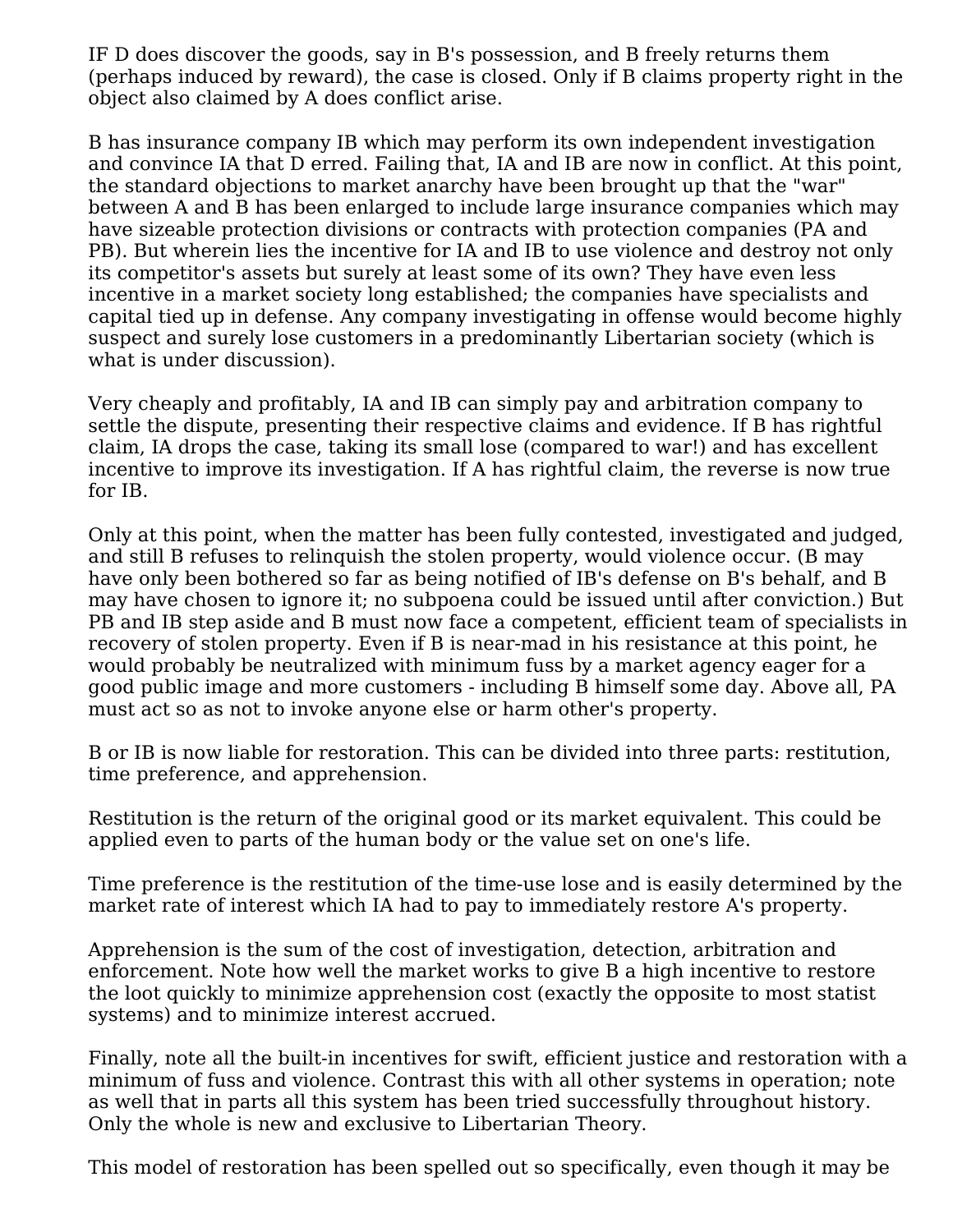improved and developed, because it solves the only social problem involving any violence whatsoever. The rest of this Libertarian society can be best pictured by imaginative science fiction authors with a good grounding in praxeology (Mises' term for the study of human action, especially, but not only, economics.)

Some hallmarks of this society - libertarian in theory and free-market in practice, called agorist, from the Greek agora, meaning "open marketplace" - are rapid innovations in science, technology, communication, transportation, production and distribution. A complementary case can be made for rapid innovation and development in the arts and humanities to keep up with the more material progress; also, such non-material progress would be likely because of total liberty in all forms of non-violent artistic expression and ever-more rapid and complete communication of it to willing recipients. The libertarian literature extolling these benefits of freedom is already a large body and growing rapidly.

One must conclude this description of restoration theory by dealing with some of the arcane objections to it. Most of these reduce to challenges to ascribing value to violated goods or persons. Letting the impersonal market and the victim decide seems most fair to both victim and aggressor.

The latter point offense some who feel punishment is required for evil in thought; reversibility of deed is not enough for them. [7]

Though none of them has come up with a moral basis for punishment, Rothbard and David Friedman in particular argue for the economic necessity of deterrence. They argue that any percentage of apprehension less than 100% allows a small probability of success; hence, a "rational criminal" may choose to take the risk for his gain. Thus additional deterrence must be added in the form of punishment. That this also will decrease the incentive for the aggressor to turn himself in and thus lower further the rate of apprehension is not considered, or perhaps the punishment is to be escalated at ever-faster rates to beat the accelerating rate of evasion. As this is written, the lowest rate of evasion from state-defined crimes is 80%; most criminals have better than 90% chance of not being caught. This is within a punishment- rehabilitation system where no restoration occurs (the victim being further plundered by taxation to support the penal system) and the market is banished. Small wonder there is a thriving "red market" in non-State violence initiation!

Even so, this criticism of agorist restoration fails to note that there is an "entropy" factor. The potential aggressor must put the gain of the object of theft against the loss of the object plus interest plus apprehension cost. It is true that if he turns himself in immediately, the latter two are minimal - but so are the costs to the victim and insurer.

Not only is agorist restoration happily deterrent in a reciprocal relation with compliance, but the market cost of the apprehension factor allows a precise quantifiable measurement of the social cost of coercion in society. No other proposed system known to this time does that. As most libertarians have been saying, freedom works.

Nowhere in agorist restoration theory do the thoughts of the aggressor enter into the picture. The aggressor is assumed only to be a human actor and responsible for his actions. Furthermore, what business is it of anyone else what anyone thinks? What is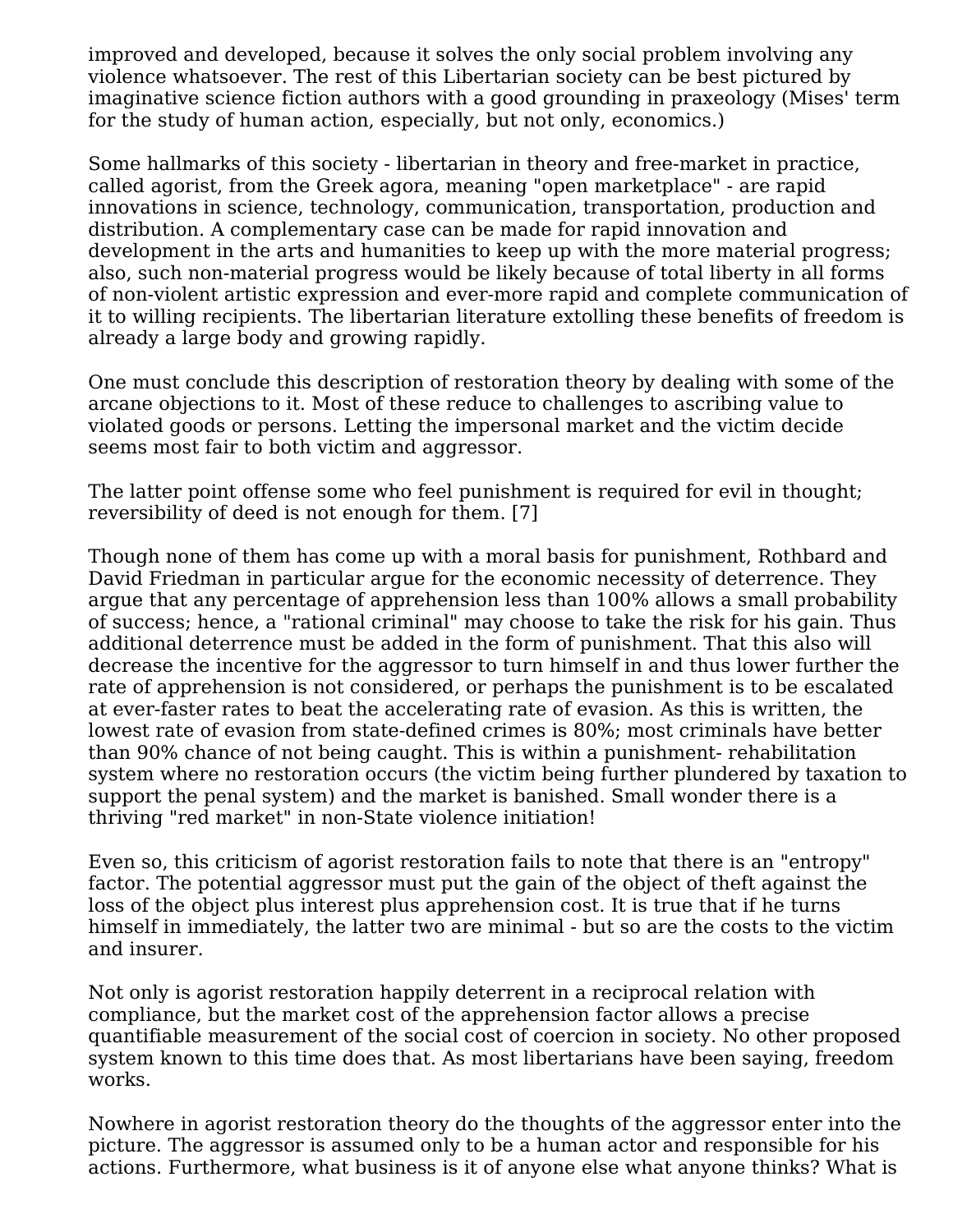relevant is what the aggressor does. Thought is not action; in thought, at least, anarchy remains absolute. [8]

If you sit up in shock to find I have crashed through your picture window, and then made sure everyone will continue to live, you don't particularly care if I tripped and fell through while walking by or I engaged in some act of irrational anger jumping through or even whether it was a premeditated plan to distract protectors across the street from noticing a bank heist. What you want is your window back pronto (and the mess cleared). What I think is irrelevant to your restoration. In fact, it can be easily demonstrated that even the smallest expenditure of energy on this subject is pure waste. Motivation - or suspected motivation, which is all we can know [8] - may be relevant to detection and even to prove plausibility of the aggressor's action to an arbitrator if there may be two equally probably suspects, but all that matters for justice - as a libertarian sees is - is that the victim has been restored to a condition as identical as possible to pre-harm. Let God or conscience punish "guilty thoughts." [9]

Another objection raised concerns what will be done about violence initiators who have paid their debt (to the individual, not "society"), and are "free" to try again - with greater experience. What about recidivism, so prevalent in statist society?

Of course, once one is marked as an aggressor, one will probably be watched more closely and thought of first when a similar crime is committed. And while work-camps may be used to repay restitution in a few extreme cases, most aggressors will be allowed to work in relative freedom on bond. Thus no "institutions of criminal higher learning" like prisons will be around to educate and encourage aggression.

The distinguishing characteristic of a highly efficient and accurate system of judgment and protection will be that it will occupy a negligible fraction of an individual's time, thought or money. One can then argue that we have not portrayed 99% of the agorist society at all. What about elimination of self-destruction (which Libertarianism does not deal with), space exploration and colonization, life extension, intelligence increase, interpersonal relations and aesthetic variations? All that really can and need be said is that where present-man must spend half or more of his time and energy serving or resisting the State, that time-energy (physicist definition of action) will be usable for all other aspects of self-improvement and harnessing of nature. It takes a cynical view of humanity indeed to imagine anything but a richer, happier society.

This then is a sketch of our goal and detailed picture or enlarged focus on the aspect of justice and protection. We have the "here" and the "there." Now for the path - Counter-Economics.

#### Footnotes

---------

[1] To cite the most spectacular so far:

o Murray Rothbard will use any past political strategy to further libertarianism, falling back on ever more radical ones when the previously tried ones fail.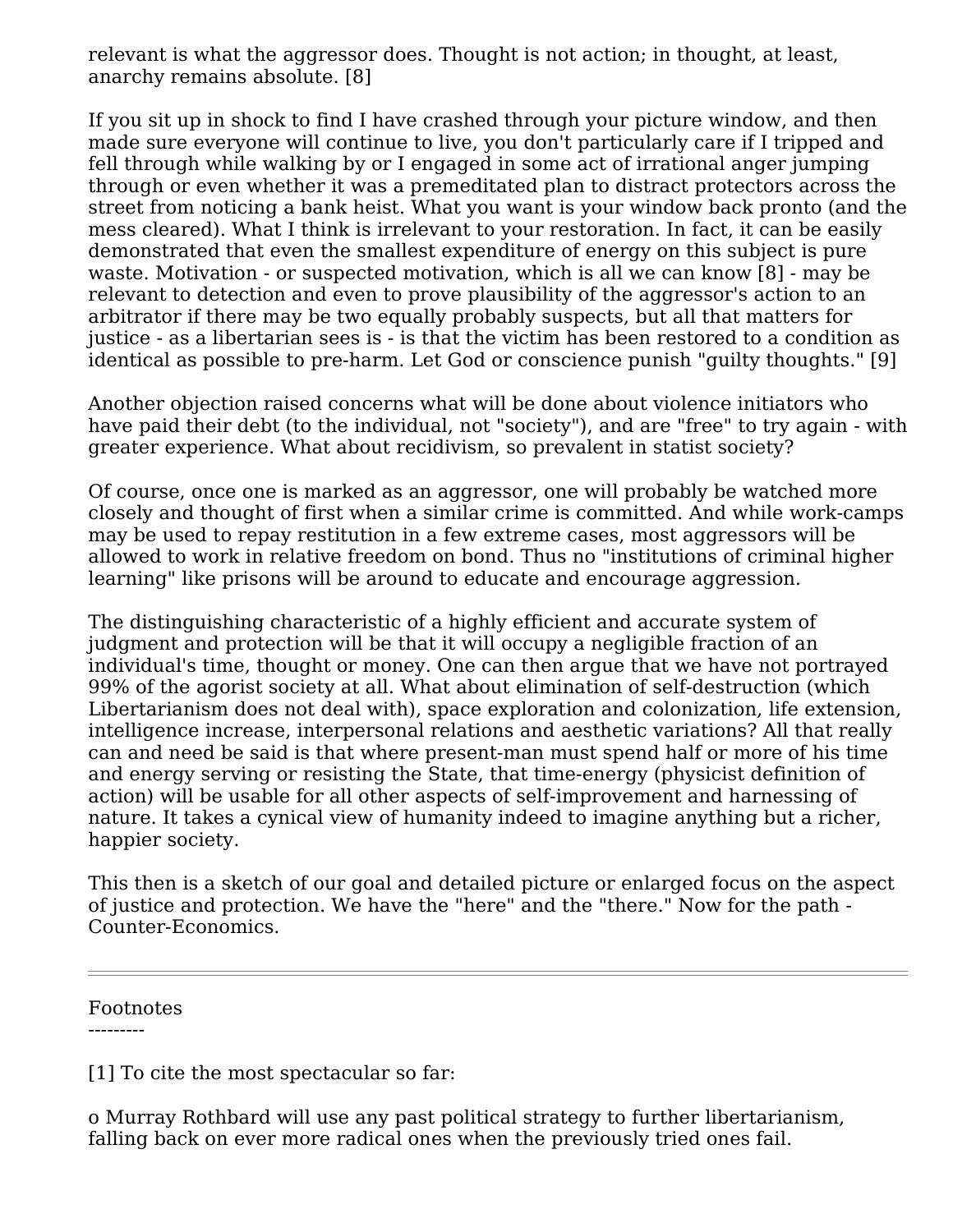o Robert LeFevre advocates a purity of thought and deed in each individual which this author and may other find inspiring. But he holds back from describing a complete strategy resulting from these personal tactics, partially due to a fear of being charged with prescribing as well as describing. This author has no such fear. LeFevre's pacifism also dilutes the attraction of his libertarian tactics, probably far more than deserved.

o Andrew J. Galambos advocates a fairly counter-economic position (see the next chapter) but positively drives away recruits by his anti-movement stance and his "secret society" organization tactic. His "primary property" deviationism, like LeFevre's pacifism, probably also detracts from the rest of his theory more than is warranted.

o Harry Brown's 'How I Found Freedom In An Unfree World' is an immensely popular guide to personal liberation. Having been influenced by Rothbard, LeFevre and Galambos, Browne fairly correctly, if superficially, maps out valid tactics for the individual to survive and prosper in a statist society. He offers no overall strategy, and his techniques would break down in an advanced counter-economic system as it nears the free society.

o A deviation with no particular spokesperson but associated largely with the Libertarian Connection is the idea of achieving freedom by outflanking the State with technology. This seems to have plausible validity in the recent case of the U.S. State deciding not to regulate the explosive-growth information industry. But if fails to take into account the ingenuity of those who will keep statism around as long as people demand it.

[2] When our understanding increases, one assumes we can achieve a freer society.

[3] In The Great Explosion, SF writer Eric Frank Russell posits a society close to that envisioned by LeFevre. The pacifist Gands did have a correction mechanism for occasionally aberrant individuals - the "Idle Jack" cases. Unfortunately, shunning would fail the moment the coercers reached a "critical number" to form a supportive, self-sustaining sub-society. That they could is obvious - they have!

[4] The Mises-Rothbard position that fraud and failure to fulfill contract (the latter may be taken care of by clauses in the contract, of course) is itself theft: of future goods. The basis of contract is the transfer of present goods (consideration here and now) for future goods (consideration there and then).

All theft is violence initiation, either the use of force to take property away involuntarily or to prevent receipt of goods or return of payment for those goods which were freely transferred by agreement.

[5] Society, as Mises points out, exists because of the advantages of division of labor. By specializing in different steps of production, individuals find total wealth produced greater than by their individual efforts.

[6] At this point we must introduce Mises' concept of time preference. Future goods are always discounted relative to present goods because of the use-time foregone. While individual values of time preference vary, those with high time-preference can borrow from those with lower time-preference since the high-preferers will pay more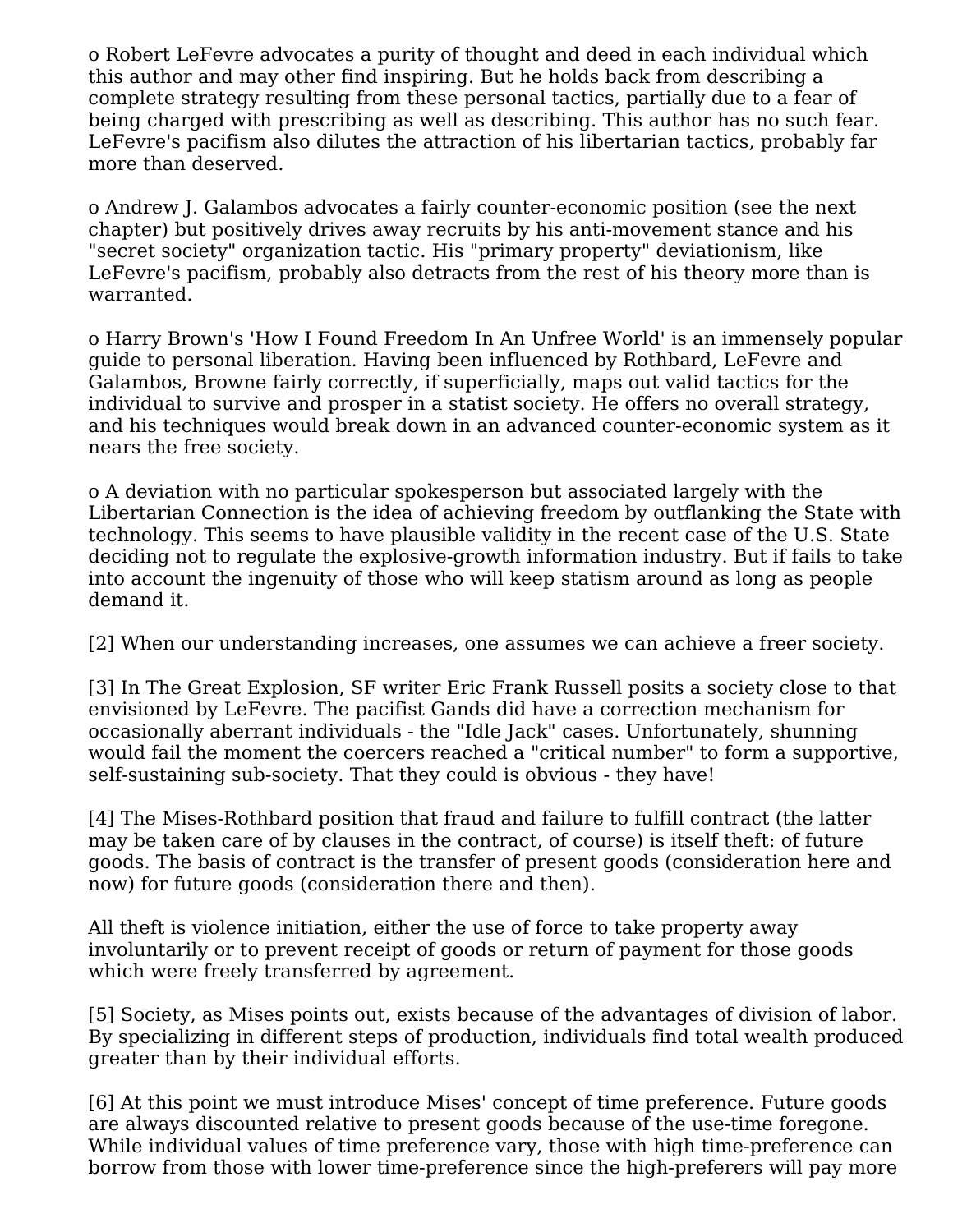to the low-preferers than the value they have foregone. The point where all these transactions of time preference clear on the free market defines the basic or originary rate of interest for all loans and capital investment.

[7] Murray Rothbard takes the most moderate position here: he advocates double restoration; that is, not only must the aggressor restore the victim to prior unharmed condition (as much as possible), but must become himself a victim for an equivalent amount! Not only does this doubling seem arbitrary but nowhere does Rothbard provide a moral basis for punishment, let along a "moral calculus" (a la Bentham).

Others are far worse in demanding ever-greater plunder of the apprehended aggressor, making it probable that only the grossest fool who happened to err momentarily would ever turn himself in, and who would rather attempt to cost his pursuers dearly. Many neo-Randists would shoot a child for purloining a candy (Gary Greenberg, for instance); others have chained teenagers to their beds to work off trivial trespasses.

This is yet brushing the tip of horror. Far greater a travesty of justice is proposed by those who do not wish to restitute or even mildly punish but to rehabilitate the violence-initiator. While some of the more enlightened among the rehabilitators would accept concurrent working off of restitution debt, they would seize upon the victim's delegation of right of self-defense (the basis of all legal action) to incarcerate and brainwash the now helpless apprehended aggressor.

Not content with punishing the person, scourging the body, and perhaps even the relative mercy of cruel physical torture, rehabilitators seek the destruction of values and motivation, that is, the annihilation of the Ego. In more florid but well-deserved language they wish to devour the soul of the apprehended aggressor!

[8] Should telepathy be discovered and practically achievable, it may be at least then possible to investigate motive and intent; still the only use in an agorist system would be for mercy pleas - mercy at the further expense of the victim. This footnote is also relevant to the following paragraph which is why it is twice denoted.

[9] A good question is where did "punishment" ever get started? The concept is applicable only to slaves who have nothing else to lose but lack of pain, to the utterly worthless if any exist, and to very young children who are incapable of paying for restoration and are considered inadequately responsible to incur debt. Of course, a primitive economy generally had far too many problems with rationality and technology to provide much trustworthy detection and measurement of value.

Still, some primitive societies such as the Irish, Icelandic and Ibo introduced systems of repayment to meliorate vengeance - and promptly evolved to quasi-anarchies.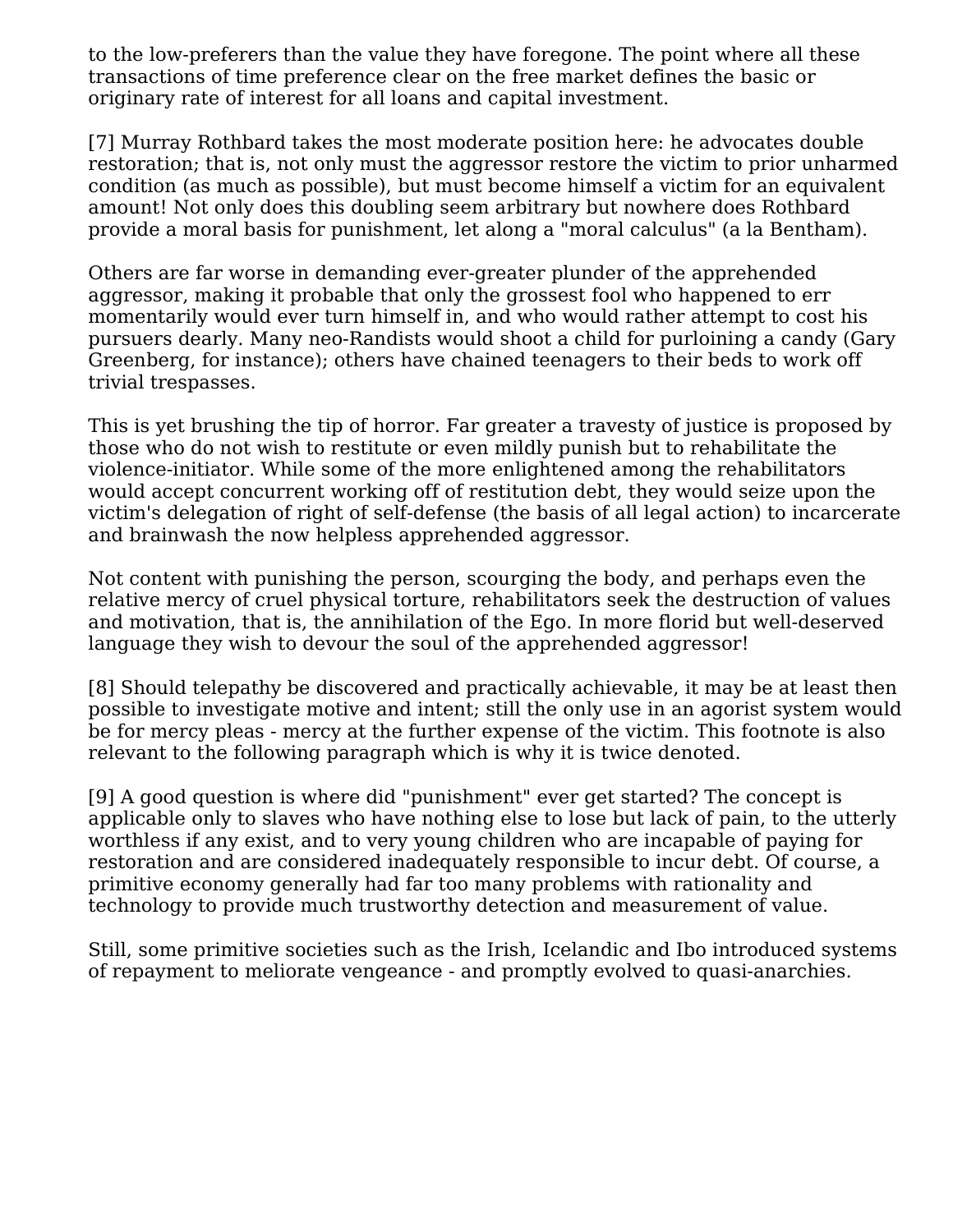### **Counter- Economics: Our Means**

Having detailed our past and statist present and glimpsed a credible view of a far better society achievable with present understanding and technology - no change in human nature needed - we come to the critical part of the manifesto: how do we get from here to there? The answer breaks into two naturally - or maybe unnaturally. Without a State, the differentiation into micro (manipulation of an individual by himself in his environment - including the market) and the macro (manipulation of collectives) would be at best an interesting statistical exercise with some small reference to marketing agencies. Even so, a person with a highly sophisticated decency may wish to understand the social consequences of his or her acts even if they harm no other.

With a State tainting every act and befouling our minds with unearned guilt, it becomes extremely important to understand the social consequences of our acts. For example, if we fail to pay at tax and get away with it, who is hurt: us? The State? Innocents? Libertarian analysis shows us that the State is responsible for any damage to innocents it alleges the "selfish tax-evader" has incurred; and the "services" the State "provides" us are illusory. But even so, there must be more than lonely resistance cleverly concealed or "dropping out?" If a political party or revolutionary army is inappropriate and self-defeating for libertarian goals, what collective action works? The answer is agorism.

It is possible, practical, and even profitable to entrepreneur large collections of humanity from statist society to the agora. This is, in the deepest sense, true revolutionary activity and will be covered in the next chapter. But to understand this macro answer, we must first outline the micro answer. [1]

The function of the pseudo-science of Establishment economics, even more than making predictions (like the Imperial Roman augurers) for the ruling class, is to mystify and confuse the ruled class as to where their wealth is going and how it is taken. An explanation of how people keep their wealth and property from the State is then Counter-Establishment economics, or Counter- Economics [2] for short. The actual practice of human actions that evade, avoid and defy the State is countereconomic activity, but in the same sloppy way "economics" refers to both the science and what it studies, Counter- Economics will undoubtedly be used. Since this writing is Counter-Economic theory itself, what will be referred to as Counter-Economics is the practice.

Mapping and describing all or even a significantly useful part of Counter- Economics will require at least a full volume itself. [3] Just enough will be sketched here to provide understanding for the rest of the manifesto.

Going from an agorist society to a statist one should be uphill work, equivalent to a path of high negative entropy in physics. After all, once one is living in and understanding a well-run free society, why would one wish to return to systematic coercion, plunder, and anxiety? Spreading ignorance and irrationality among the knowledgeable and rational is difficult; mystifying that which is already clearly understood is nearly impossible. The agorist society should be fairly stable relative to decadence, though highly open to improvement.

Let us run backwards in time, like running a film backward, from the agorist society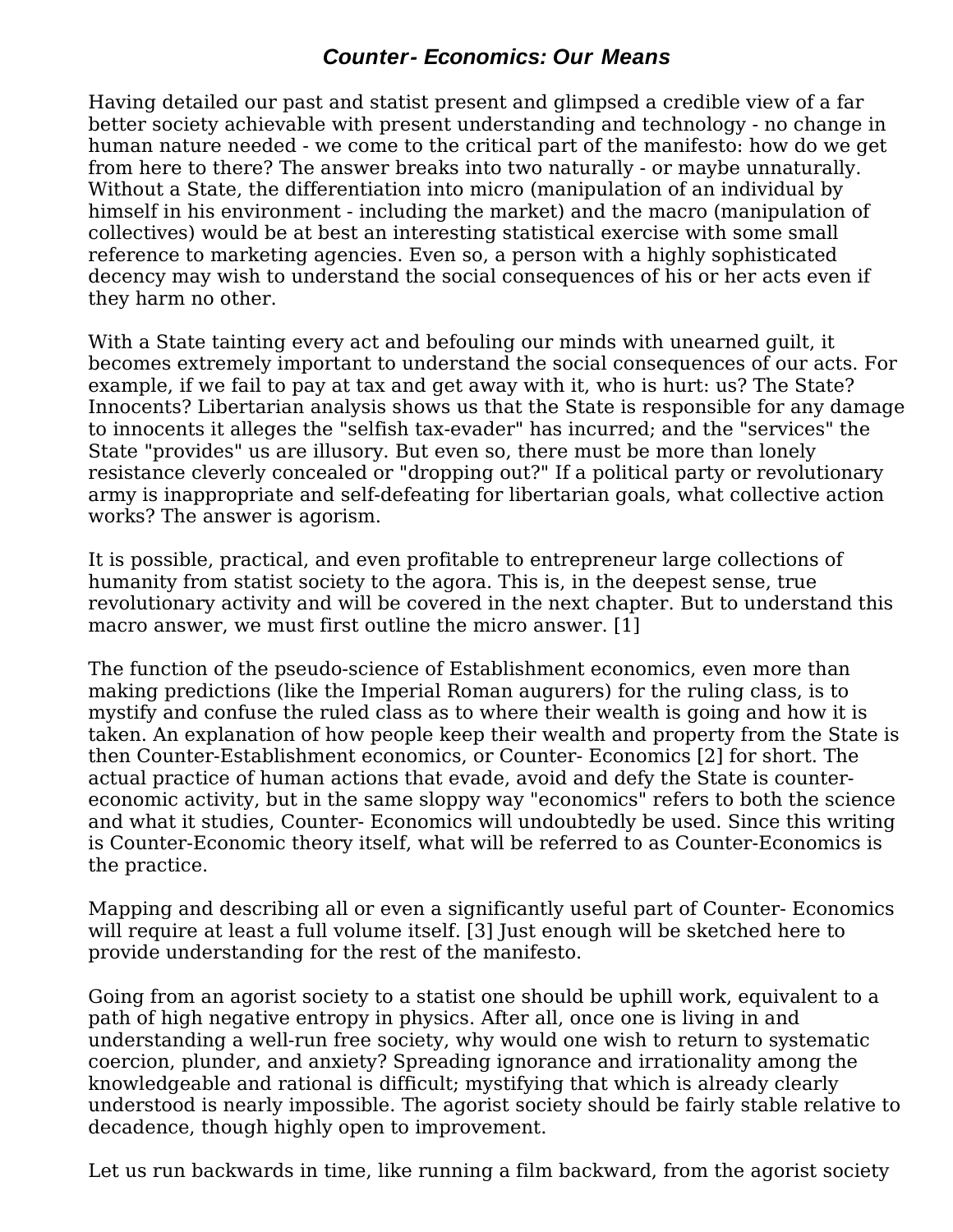to the present statist society. What would we expect to see?

Pockets of statism, mostly contiguous in territory, since the State requires regional monopolies, would first appear. The remaining victims are becoming more and more aware of the wonderful free world around them and "evaporating" from these pockets. Large syndicates of market protection agencies are containing the State by defending those who have signed up for protection- insurance. Most importantly, those outside the statist pockets or sub- societies are enjoying an agorist society save for a higher cost of insurance premiums and some care as to where they travel. The agorists could co-exist with statists at this point, maintaining an isolationist "foreign policy" since the costs of invasion of statist sub-societies and liberation would be higher than immediate returns (unless the State launches an all-out last aggression), but there is no real reason to imagine the remaining victims will choose to remain oppressed when the libertarian alternative is so visible and accessible. The State's areas are like a super-saturated solution ready to precipitate anarchy.

Run backward another step and we find the situation reversed. We find larger sectors of society under Statism and smaller ones living as agorically as possible. However, there is one visible difference: the agorists need not be territorially contiguous. They can live anywhere, though they will tend to associate with their fellow agorists not only for social reinforcement but for ease and profitability of trade. It's always safer and more profitable to deal with more trustworthy customers and suppliers. The tendency is for greater association among more agorist individuals and for dissociation with more statist elements. (This tendency is not only theoretically strong; it already exists in embryonic practice today.) Some easily defendable territories, perhaps in space or islands in the ocean (or under the ocean) or big-city "ghettos" may be almost entirely agorist, where the State is impotent to crush them. But most agorists will live within statist-claimed areas.

There will be a spectrum of the degree of agorism in most individuals, as there is today, with a few benefiting from the State being highly statist, a few fully conscious of the agorist alternative and competent as living free to the hilt, and the rest in the middle with varying degrees of confusion.

Finally, we step back to where only a handful understand agorism, the vast majority perceiving illusory gains from the existence of the State or unable to perceive an alternative, and the statists themselves: the government apparatus and the class defined by receiving a new gain from the State's intervention in the Market. [4]

This is a description of our present society. We are "home."

Before we reverse course and describe the path from statism to agorism, let us look around at our present society with our newly-acquired agorist perception. Much as a traveller who returns home and sees things in a new light from what he or she has learned from foreign lands and ways of life, we may gain new insights on our present circumstances.

Besides a few enlightened New Libertarians tolerated in the more liberal statist areas on the globe ("toleration" exists to the degree of libertarian contamination of statism), we now perceive something else: large numbers of people who are acting in an agorist manner with little understanding of any theory but who are induced by material gain to evade, avoid, or defy the State. Surely they are a hopeful potential?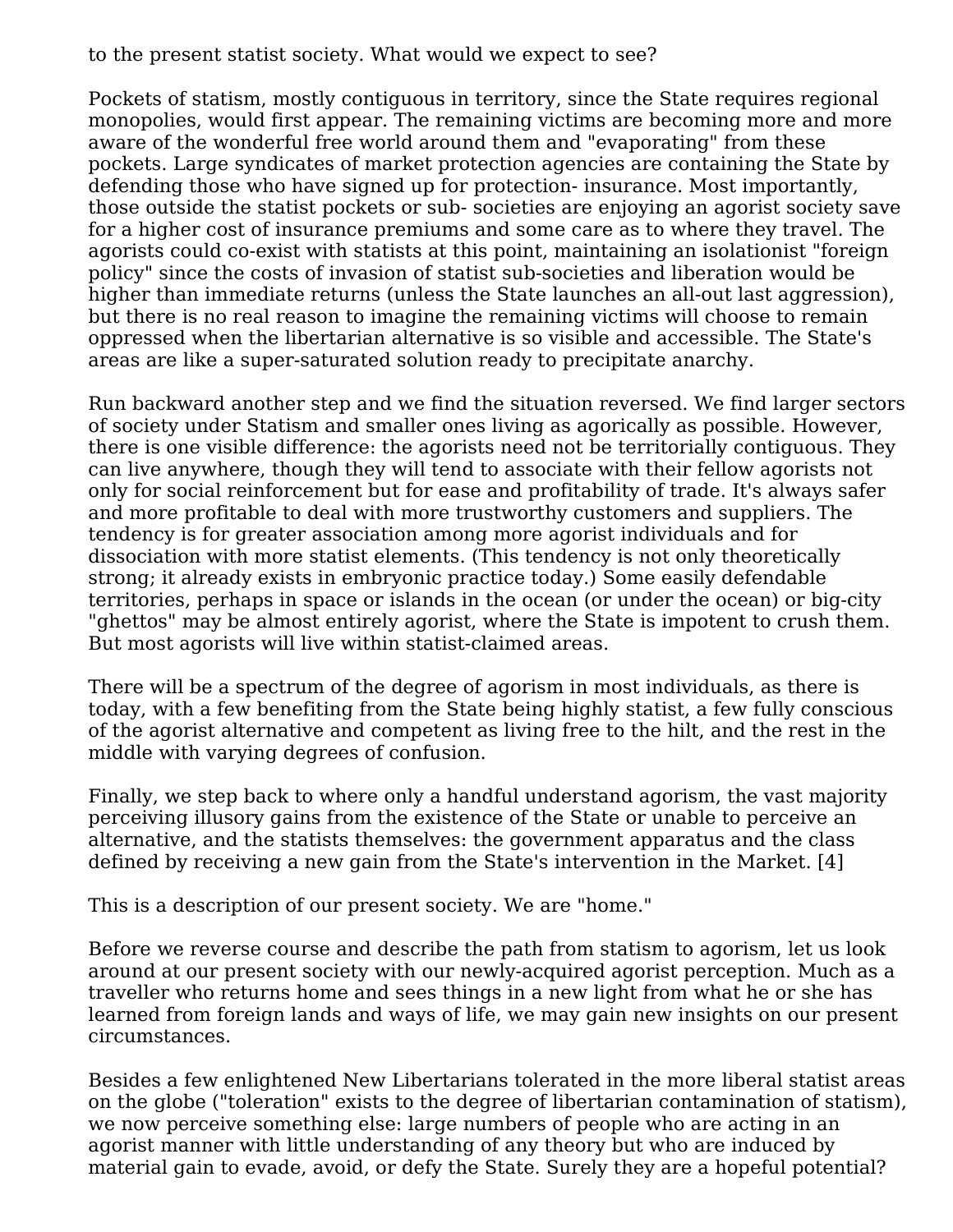In the Soviet Union, a bastion of arch-statism and a nearly totally collapsed "official" economy, a giant black market provides the Russians, Armenian, Ukrainian and others with everything from food to television repair to official papers and favors from the ruling class. As the Guardian Weekly reports, Burma is almost a total black market with the government reduced to an army, police, and a few strutting politicians. In varying degrees, this is true of nearly all the Second and Third Worlds.

What of the "First" World? In the social-democrat countries, the black market is smaller because the "white market" of legally accepted market transactions is larger, but the former is still quite prominent. Italy, for example, has a "problem" of a large part of its civil services which works officially from 7 A.M. to 2 P.M. working unofficially at various jobs the rest of the day earning "black" money. The Netherlands has a large black market in housing because of the high regulation of this industry. Denmark has a tax evasion movement so large that those in it seduced to politics have formed the second largest party. And these are only the grossest examples that the press has been able or willing to cover. Currency controls are evaded rampantly; in France, for example, everyone is assumed to have a large gold stash and trips to Switzerland for more than touring and skiing are commonplace.

To really appreciate the extent of this counter-economic activity, one must view the relatively free "capitalist" economies. Let us look at the black and grey markets [5] in North America and remember this is the case of lowest activity in the world today.

According to the American Internal Revenue Service, at least twenty million people belong in the "underground economy" of tax evaders using cash to avoid detections of transactions or barter exchange. Millions keep money in gold or in foreign accounts to avoid the hidden taxation of inflation. Millions of "illegal aliens" are employed, according to the Immigration and Naturalization Service. Millions more deal or consume marijuana and other proscribed drugs, including laetrile and forbidden medical material.

And there are all the practitioners of "victimless crimes." Besides drug use, there are prostitution, pornography, bootlegging, false identification papers, gambling, and proscribed sexual conduct between consenting adults. Regardless of "reform movements" to gain political acceptance of these acts, the populace has chosen to act now - and by so doing are creating a counter-economy.

But it doesnt stop here. Since the 55 mph speed limit enacted federally in the U.S., most Americans have become counter-economic drivers. The trucking industry has developed CB communications to evade state enforcement of regulations. For independents who can make four runs at 75 mph rather than three runs at 55 mph, counter-economic driving is a question of survival.

The ancient custom of smuggling thrives today from boatloads of marijuana and foreign appliances with high tariffs and truckloads of people from less- developed countries to the tourists stashing a little extra in their luggage and not reporting to customs agents.

Nearly everyone engages in some sort of misrepresentation or misdirection on their tax forms, off-the-books payments for services, unreported trade with relatives and illegal sexual positions with their mates.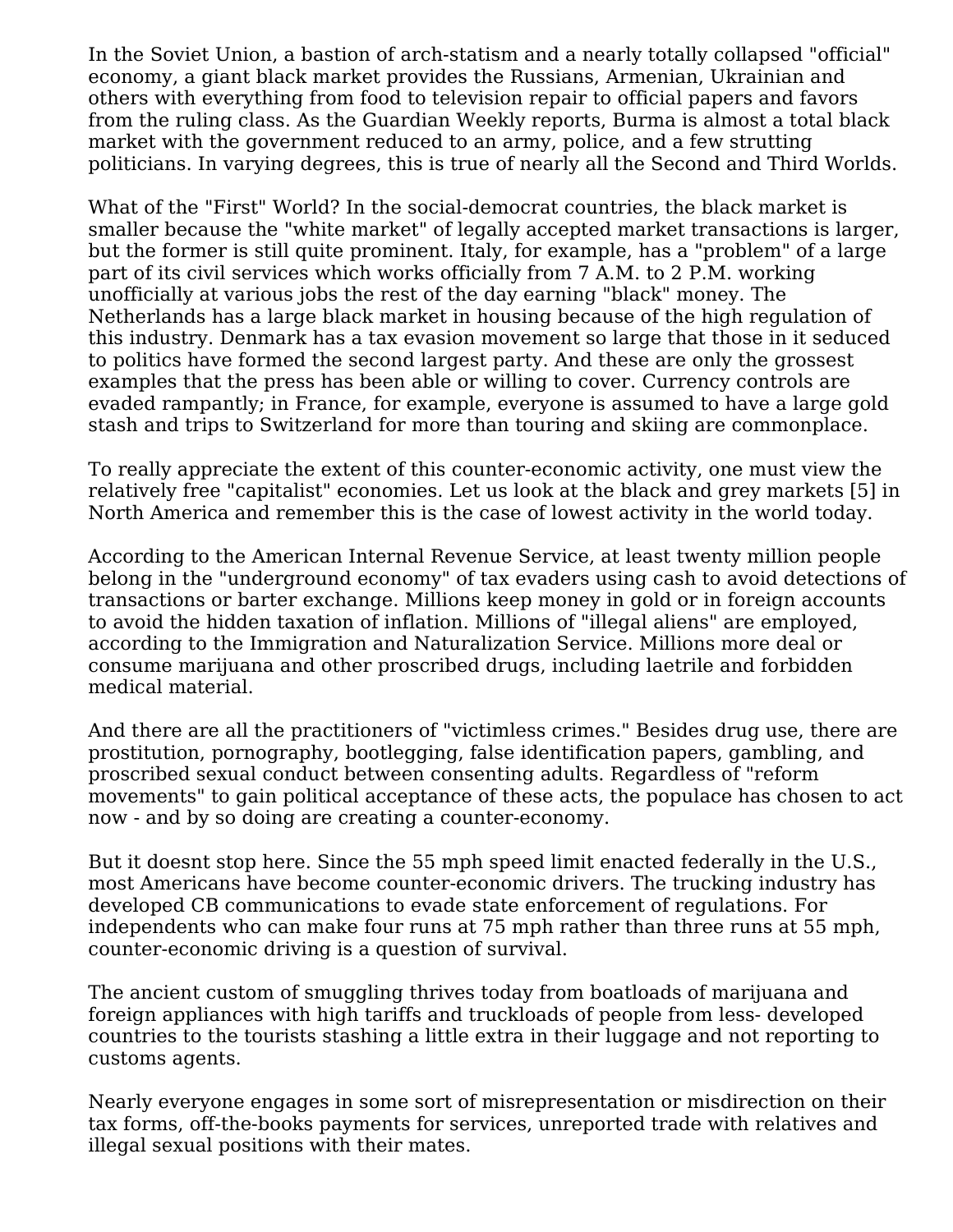To some extent, then, everybody is a counter-economist! And this is predictable from libertarian theory. Nearly every aspect of human action has statist legislation prohibiting, regulating or controlling it. These laws are so numerous that "Libertarian" Party which prevented any new legislation and briskly repealed ten or twenty laws a session would not have significantly repealed the State (let alone the mechanism itself!) for a millennium! [6]

Obviously, the State is unable to obtain enforcement of its edicts. Yet the State continues. And if everyone is somewhat counter-economic, why hasn't the Counter-Economy overwhelmed the economy?

Outside of North America we can add the effect of imperialism. The Soviet Union has received support from the more developed countries in the 1930's and large quantities of instruments of violence during World War II. Even today, "trade" heavily subsidized by non-repayable loans props up the Soviet and new Chinese regimes. This capital (or anti-capital, being destructive of value) flow, together with military aid, from both blocs maintains regimes in the rest of the globe. But that does not explain the North American case.

What exists everywhere on Earth allowing the State to continue is the sanction of the victim. [7] Every victim of statism has internalized the State to some degree. The IRS's annual proclamation that the income tax depends on "voluntary compliance" is ironically true. Should the taxpayers completely cut off the blood supply, the vampire State would helplessly perish, its unpaid police and army deserting almost immediately, defanging the Monster. If everyone abandoned "legal tender" for gold and goods in contracts and other exchanges, it is doubtful that even taxation could sustain the modern State. [8]

This is where the State's control of education and the information media, either directly or through ruling-class ownership, becomes crucial. In earlier days, the established priesthood served the function to sanctify the king and aristocracy, mystify the relations of oppression, and induce guilt in evaders and resisters. The disestablishment of religion has put this burden on the new intellectual class (what the Russians called the intelligentsia). Some intellectuals, holding truth as their highest value (as did earlier dissenting theologians and clerics), do work at clarifying rather than mystifying, but they are dismissed or reviled and kept away from State and foundation-controlled income. Thus is the phenomenon of dissidence and revisionism created; and thus is the attitude of anti-intellectualism generated among the populace who suspect or incompletely understand the function of the Court Intellectual.

Note well how anarchist intellectuals are attacked and repressed under every State; and those arguing for an overthrow of the present ruling class - even only to replace it with another - are suppressed. Those who propose changes which eliminate some beneficiaries of the State and add others are often lauded by the benefiting elements of the Higher Circles and attacked by the potential losers.

A common characteristic of most hardened black marketeers is their guilt. They wish to "make their bundle" and return to the "straight society." Bootleggers and hookers all long some day for re-acceptance in society - even when they form a supportive "sub-society" of outcasts. Yet there have been exceptions to this phenomenon of longing for acceptance: the religious dissenting communities of the 1700s, the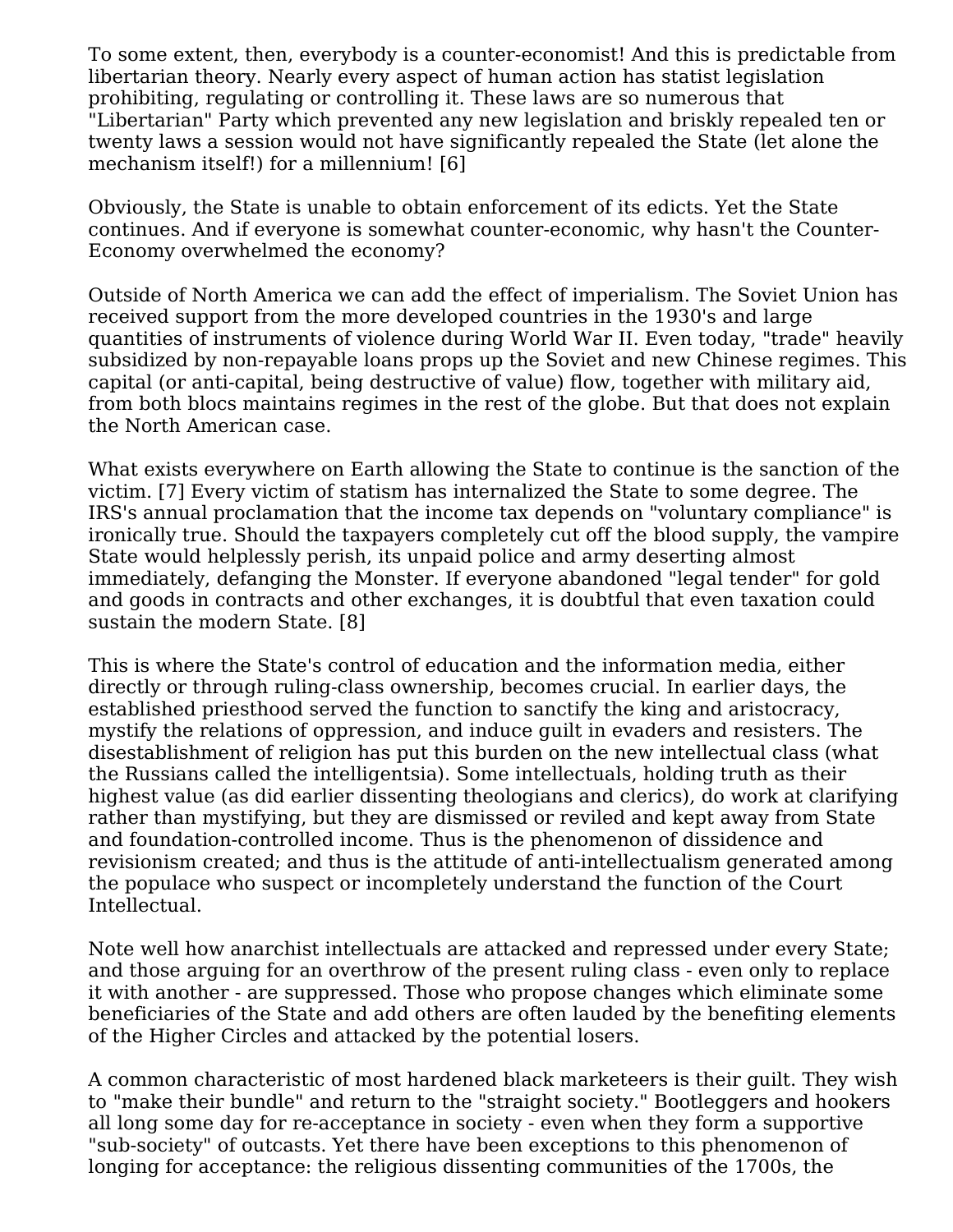political utopian communities of the 1800s, and most recently, the counter-culture of the hippies and New Left. What they had was a conviction that their sub-society was superior to the rest of society. The fearful reaction to themselves they generated in the rest of society was the fear they were correct.

All of these examples of self-sustaining sub-societies failed for one overriding reason: ignorance of economics. No social binding, no mater how beautiful, can overcome the basic glue of society - division of labor. The anti-market commune defies the only enforceable law - the law of nature. The basic organizational structure of society (above the family) is not the commune (or tribe or extended tribe or State) but the agora. No matter how many wish communism to work and devote themselves to it, it will fail. They can hold back agorism indefinitely by great effort, but when they let go, the "flow" or "Invisible Hand" or "tides of history" or "profit incentive" or "doing what comes naturally" or "spontaneity" will carry society inexorably closer to the pure agora.

Why is there such resistance to eventual happiness? Psychologists have been dealing with that since they began their embryonic science. But we can at least give two broad answers when it comes to socioeconomic questions: internalization of antiprinciples (those seeming like principles but actually contrary to natural law) and the opposition of vested interests.

Now we can see clearly what is needed to create a libertarian society. On the one hand we need the education of the libertarian activists and the consciousness-raising of counter-economists to libertarian understanding and mutual supportiveness. "We are right, we are better, we are surviving in a moral, consistent way and we are building a better society - of benefit to ourselves and others," our counter-economic "encounter groups" might affirm.

Note well that libertarian activists who are not themselves full practicing countereconomists are unlikely to be convincing. "Libertarian" political candidates undercut everything they say (of value) by what they are doing; some candidates have even held jobs in taxing bureaus and defense departments!

On the other hand, we must defend ourselves against the vested interests or at the very least lower their oppression as much as possible. If we eschew reformist activity as counter-productive, how will we achieve that?

One way is to bring more and more people into the counter-economy and lower the plunder available to the State. But evasion isn't enough; how do we protect ourselves and even counter-attack?

Slowly but steadily we will move to the free society turning more counter-economists onto libertarianism and more libertarians onto counter-economics, finally integrating theory and practice. The counter-economy will grow and spread to the next step we saw in our trip backward, with an ever-larger agorist sub-society embedded in the statist society. Some agorists may even condense into discernible districts and ghettos and predominate in islands or space colonies. At this point, the question of protection and defense will become important

Using our agorist model (Chapter 2), we can see how the protection industry must evolve. Firstly, why do people engage in counter-economics with no protection? the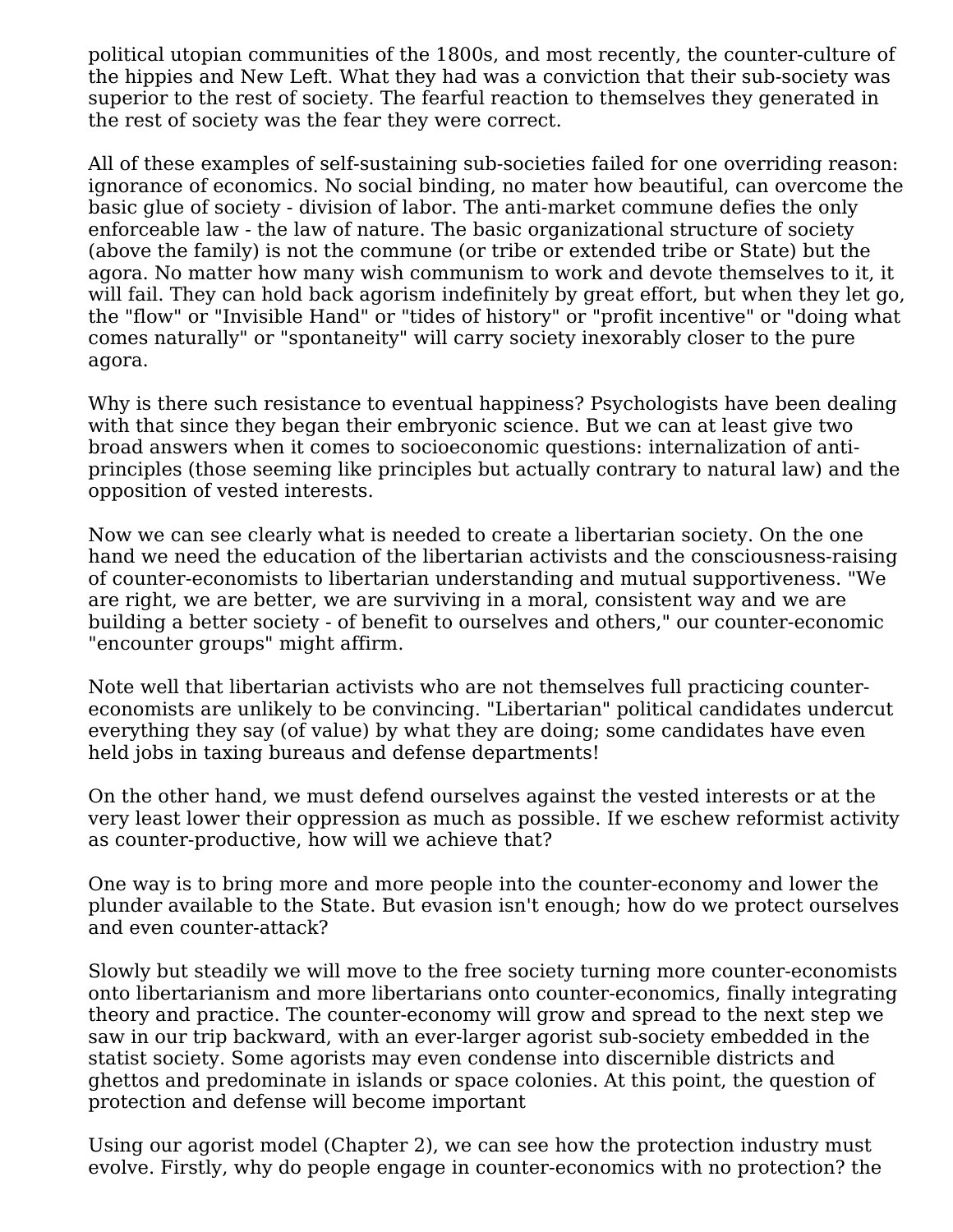pay-off for the risk they take is greater than their expected loss. This statement is true, of course, for all economic activity, but for counter-economics it requires special emphasis:

The fundamental principle of counter-economics is to trade risk for profit. [9]

The higher the expected profit, the greater the risk taken. Note that if risk is lowered, a lot more would be attempted and accomplished - surely an indicator that a free society is wealthier than an unfree one.

Risk may be lowered by increasing care, precautions, security (locks and stashes), and by trusting fewer persons of higher trustworthiness. The last indicates a high preference for dealing with fellow agorist and a strong economic incentive binding an agorist sub-society and an incentive to recruit or support recruitment.

Counter-economic entrepreneurs have an incentive to provide better security devices, places of concealment, instructions to help evasion and screen potential customers and suppliers for other counter-economic entrepreneurs. And thus is the countereconomic protection industry born.

As it grows, it may begin insuring against "bursts," lowering counter-economic risks further and accelerating counter-economic growth. Then it may provide lookouts and guarded areas of safekeeping with alarm systems and highly technological concealment mechanisms. Guards may be provided against real criminals (other than the State). Already many residential, business and even minority districts have private patrols, having given up on the State's alleged protection of property.

Along the way the risk of contract-violation between counter-economic traders will be lowered by arbitration. Then the protection agencies will start providing contract enforcement between agorists, although the greatest "enforcer" in the early stages will be the State to which each can turn the other cone into. Yet that act would quickly result in one's expulsion from the sub-society; so an internal enforcement mechanism will be valued.

In the final stages counter-economist transactions with statists will be enforceable by the protection agencies and the agorists protected against the criminality of the State. [10]

At this point we have reached the final step before the achievement of a libertarian society. Society is divided between large agorist areas inviolate and statist sectors. And we stand on the brink of Revolution.

### Footnotes

---------

[1] Micro and macro are terms from present Establishment economics. While Counter-Economics is part of agorism (until the State is gone), agorism includes both Counter-Economics in practice and libertarianism in theory. Since that theory includes an awareness of the consequences of large-scale Counter-Economic practice, I will use agorist in the macro sense and counter-economic in the micro sense. Since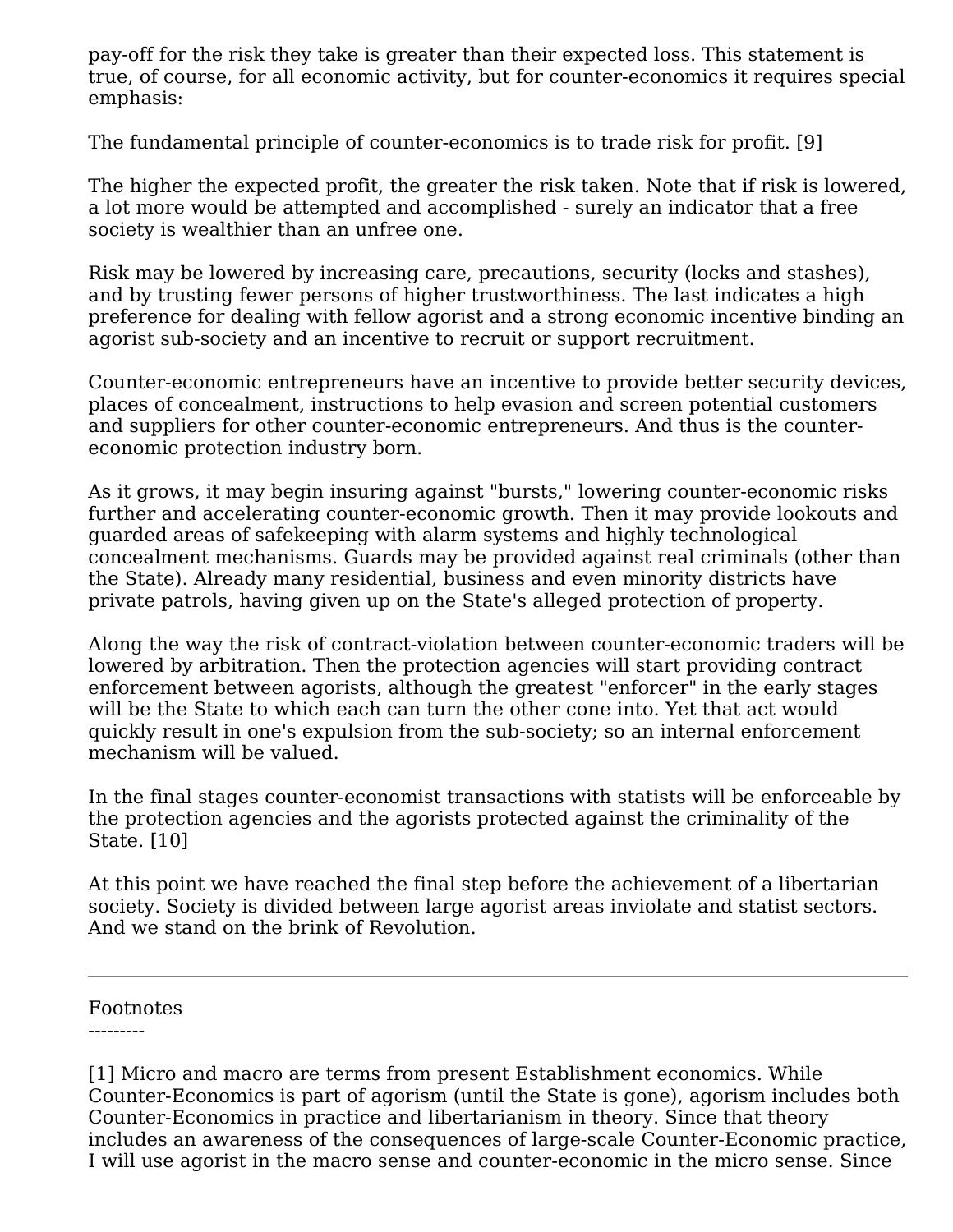the division is inherently ambiguous, some overlap and interchangeability will occur.

[2] "Counter-Economics" was formed the same way as "counter-culture;" it does not mean anti-economic science any more than counter-culture was anti-culture.

[3] This volume, Counter-Economics (the book), has been begun and should be completed in 1981 and published in 1982 one way or the other, Market willing!

o Note to Second Edition: The Market is not yet willing, but soon...

[4] That class has been called the Ruling Class, Power Elite, or Conspiracy, depending on whether the analysis comes from a Marxist, Liberal, or Bircher background. The terms will be used interchangeably to show the commonality of the identification.

[5] While some coercive acts are often lumped into the label "black market," such as murder and theft, the vast majority of this "organized crime" is perfectly legitimate to a libertarian, though occasionally unsavory. The Mafia, for example, is not black market but acts as government over some of the black market which collects protection money (taxes) from its victims and enforces its control with executions and beatings (law enforcement), and even conducts wars when its monopoly is threatened. These acts will be considered red market to differentiate them from the moral acts of the black market which will be discussed below. In short, the "black market" is anything non-violent prohibited by the State and carried on anyways.

The "grey market" is used here to mean dealing in goods and services not themselves illegal but obtained or distributed in ways legislated against by The State. Much of what is called "white-collar crime" falls under this and is smiled upon by most of society.

Where one draws the line between black and grey market depends largely on the state of consciousness of the society one is in. The red market is clearly separable. Murder is red market; defending oneself against a criminal (when the State forbids self-defense) - including a police officer - is black in New York City and grey in Orange County.

[6] Thus an "L"P would perpetuate statism. In addition, and "L"P would preserve the ill-gotten gain of the ruling class and maintain the State's enforcement and execution.

[7] An example of how this works may be helpful. Suppose I wished to receive and sell a contraband or evade a tax or violate a regulation. Let's say I can make \$100,000 a transaction.

Using government figures on criminal apprehension, always exaggerated in the State's favor simply because they cannot know how much we got away with, I find an apprehension rate of 20%. One may then find out the percentage of those cases that come for trial and the percentage of those that result in conviction even with a good lawyer. Let's say 25% make it to trial and 50% result in conviction. (The latter is high but we'll throw in the legal fees involved so that even a decision involving loss of legal costs but acquittal is still a "loss.") I therefore incur a 2.5% risk  $(.20 \text{ x} \cdot .25 \text{ x} \cdot .50 =$ 0.025). This is high for most real cases.

Suppose my maximum fine is \$500,000 or five years in jail - or both. Excluding my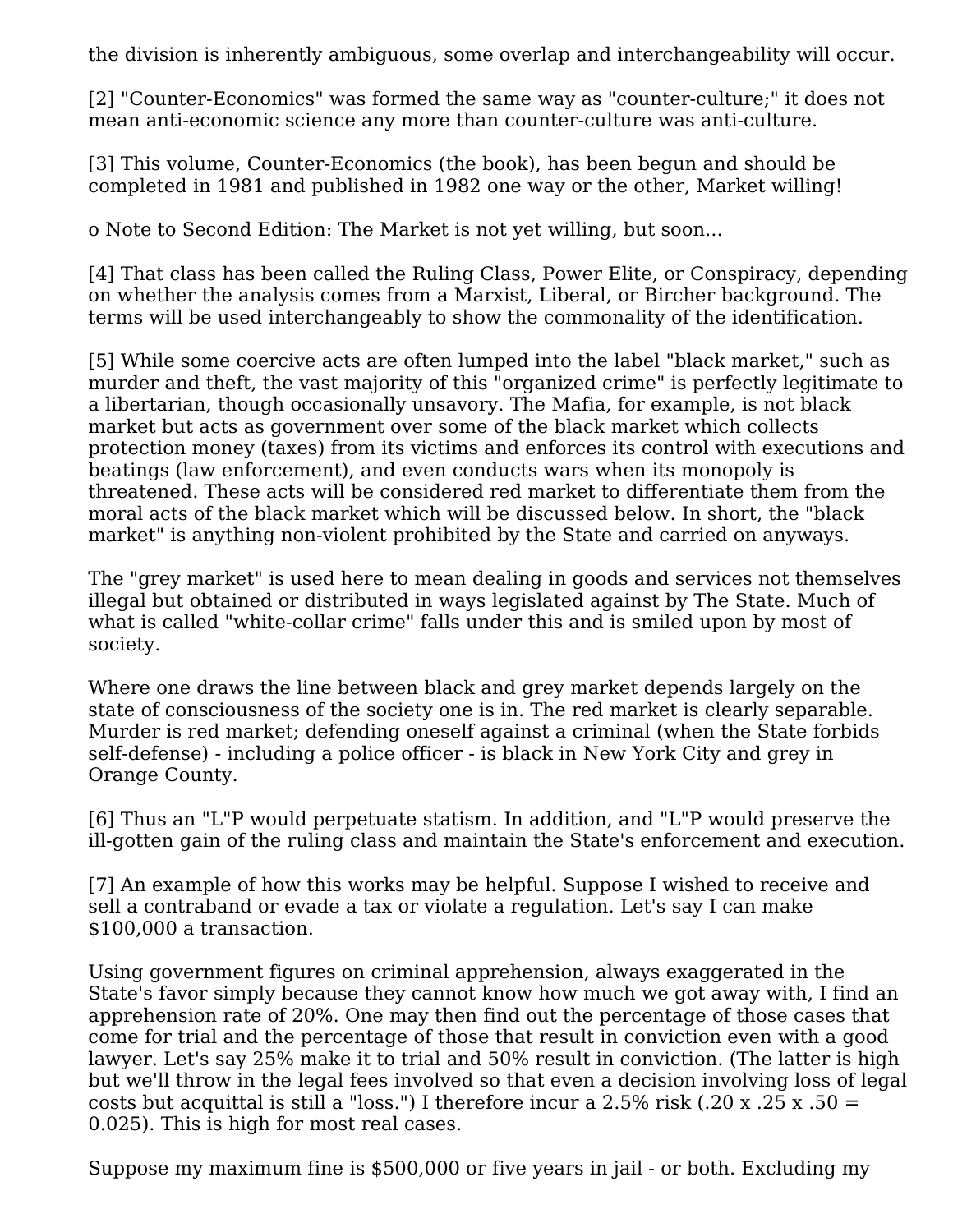counter-economic transactions (one certainly cannot count them when deciding whether or not to do them), I might make \$20,000 a year so that I would lose another \$100,000. It's very hard to ascribe a value to five years of incarceration, but at least in our present society it's not too much worse than other institutionalization (school, army, hospital) and at least the counter-economist won't be plagued with guilt and remorse.

So I weigh 2.5% of \$600,000 loss or \$15,000 and five years against \$100,000 gain! And I could easily insure myself for \$14,000 (or less) to pay all costs and fines! In short, it works.

[8] It probably should be noted explicitly that businesses could grow quite large in the counter-economy. Whether or not "wage workers" would exist instead of "independent contractors" for all steps of production is arguable, but this author feels that the whole concept of "worker-boss" is a holdover from feudalism and not, as Marx claims, fundamental to "capitalism." Of course, capital-statism is the opposite of what the libertarian advocates.

Furthermore, even large businesses today could go partially counter-economic, leaving a portion in the "white market" to satisfy government agents and pay some modicum of taxes and report a token number of workers. The rest of the business would (and already often does) expand off the books with independent contractors who supply, service, and distribute the finished product. Nobody, no business, no worker, and no entrepreneur need be white market.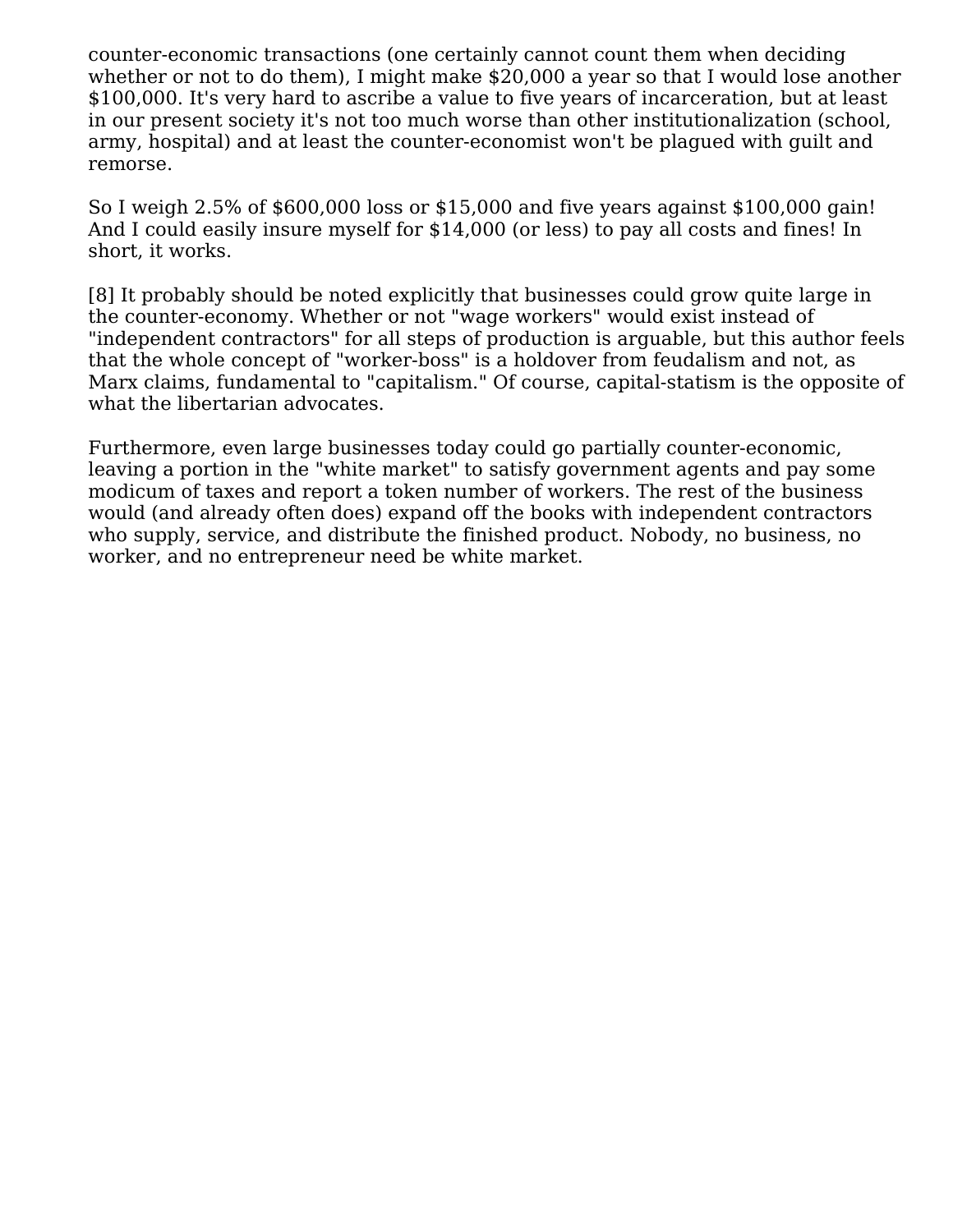### **Revolution: Our Strategy**

Our condition has been analyzed, our goal perceived, the mechanism has been spelled out and a set of pathways have been mapped out. Should we simply go counter-economic ourselves, educate ourselves in libertarianism and inform others by word and deed, we shall reach our libertarian society. Indeed, this is sufficient for most people and enough to be expected. No New Libertarian should ever berate libertarian counter-economists for not doing more. They are agorists and will get there in their own time.

But even these simple agorists may wish to contribute to entrepreneurs specializing in accelerating the movement to the agorist society from statism. And others, perceiving rising inflation heading to economic collapse or gathering clouds of war, will want something done about it. Finally, the counter-attacks of the State which subvert the agorist sub-society and lure libertarians into false paths must be combatted. These tasks define the field for the New Libertarian activist. [1]

Again, for those who wish only to live their lives as free as possible and associate with others like-minded, counter-economic libertarianism is sufficient. No more is needed.

But for those who want to support in whatever way they can those heroic entrepreneurs who specialize in recruiting for the agora, deal with State-caused catastrophes, and combat statists within and without, a guide is needed to select those who are "doing something worthwhile" from those spinning their wheels and those actually counter-productive (i.e. counter-revolutionary) to achieving more freedom. And for those like this author, who burn for Liberty and wish to devote themselves to that life's work, a strategy is essential. What follows, then, is the New Libertarian Strategy. [2]

The New Libertarian activist must keep in mind that actual defense against the State is impossible until the counter-economy has generated the syndicates of protection agencies sufficiently large to defend against the remnant of the State. This will occur only at the "phase transition" between the third and fourth steps leading back from our statism to agorism (Chapter 3).

Each step from statism to agorism requires a different strategy; tactics will differ even within each step. There are some rules which will apply in all stages.

Under all circumstances, one recruits and educates. Given typically confused individual acquaintances who consider a counter-economic act, encourage them to do it. If they are intelligent enough and not likely to turn on you, explain risks involved and return expected. Most of all, educate them by your example to the extent you can let them know.

All "Library Libertarians" you know, those who profess some theoretical variant of libertarianism but eschew practice, should be encouraged to practice what they preach. Scorn their inaction, praise their first halting steps towards countereconomics. Interact with them more and more as trust grows with their competence and experience.

Those already in counter-economics whom you meet can be "let in on" the libertarian philosophy that you hold, that mysterious belief you hold which keeps you so happy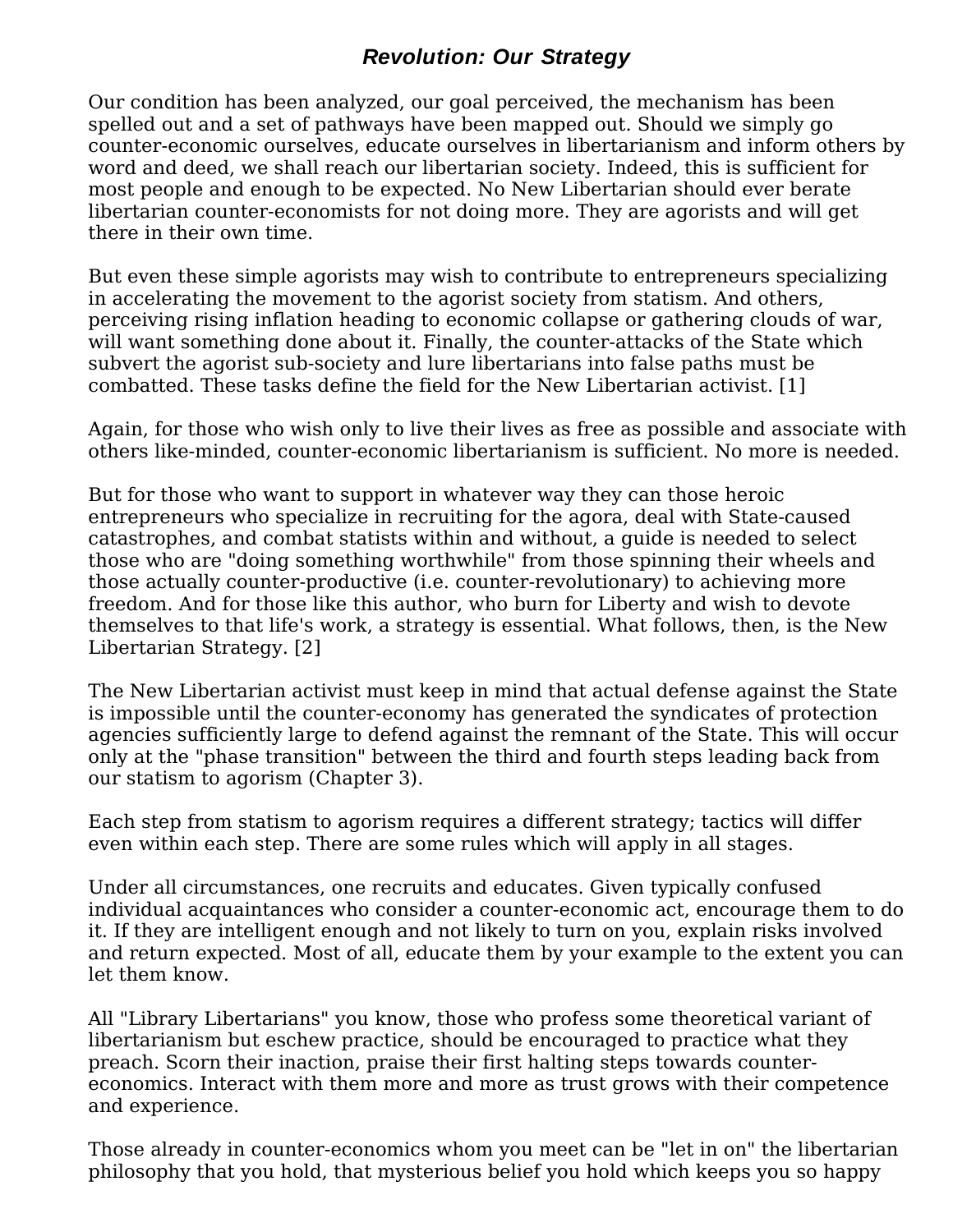and free of guilt. Drop it nonchalantly if they feign lack of interest: wax enthusiastic as they grow more curious and eager to learn.

Self agorism by example and argument. Control and program your emotional reactions to exhibit hostility at statism and deviationism, and to exhibit enthusiasm and joy at agorist acts and the State's setbacks. Most of these tactics will come with routine but you can check yourself to polish a few things.

Finally, co-ordinate your activities with other New Libertarian activists. At this point, we arrive at the need for group tactics and organization.

Many worthy libertarians argue that the market structures of businesses, partnerships and joint-stock companies [3] provide all the organization necessary or desirable; save maybe for personal mating or socializing. In one sense they are correct in that all structures must be market-compatible or be inconsistent with agorism. In another sense, they are guilty of a lack of imagination and a concern of form over substance.

In an agorist society, division of labor and self-respect of each worker-capitalistentrepreneur will probably eliminate the traditional business organization - especially the corporate hierarchy, an imitation of the State and not the Market. Most companies will be associations of independent contractors, consultants, and other companies. Many may be just one entrepreneur and all his services, computers, suppliers and customers. This mode of operation is already around and growing in the freer segments of Western economies.

Thus an association of entrepreneurs of liberty for the purpose of specializing, coordinating and delivering libertarian activities is no violation of the market and may well be optimal. The traditional name for a handling together of sovereign units for a goal and then disbanding is an alliance. Hence the basic organization for New Libertarian activists is the New Libertarian Alliance. [4]

The organization of NLA (or NLAs) is simple and should avoid turning into a political organ or even an authoritarian organization. Rather than officers, what are needed are tacticians (local coordinators with competency in tactical planning) and strategists (regional coordinators with competency in strategic thinking). A New Libertarian Ally does not follow a tactician or strategist but rather "buys" their argument and expertise. Anyone offering a better plan can replace the previous planner. Tactics and strategy should be "bought and sold" by the Allies like any other commodity in consistent agorist fashion.

Even though these labels are borrowed from military history and do correspond to a form of combat, never forget that actual physical confrontation with the State's enforcers must await the market's generation of protection agency syndicates of sufficient strength; all else is premature. [5]

What is the global strategy, continental strategy, and local tactics for an NLA to optimally pursue? Again, let's look at the four steps from - or to - agora from Statism. The first three are actually rather artificial divisions; no abrupt change occurs from first to second to third. As will be shown, it is most probable that the transition from the third to fourth step will be quite sudden, though it is not required by the nature of the agora; rather, the convulsion will be caused by the nature of the State. In fact, all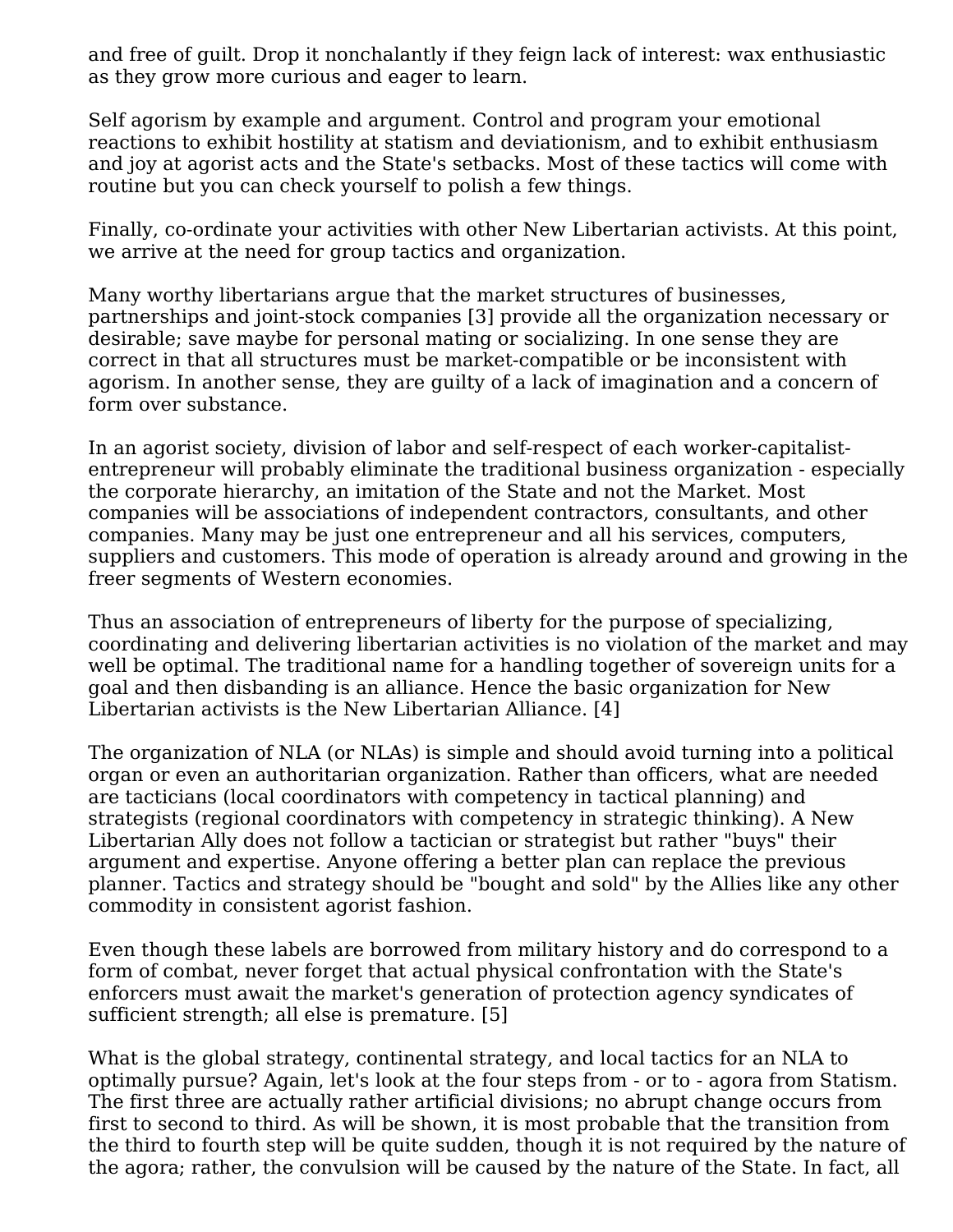violence, unrest, instability and dislocations are caused by the State - never fomented by New Libertarians.

Heed well, you who would be a paladin of Liberty: never initiate any act of violence regardless how likely a "libertarian" result may appear. To do so is to reduce yourself to a statist. There are no exceptions to this rule. Either you are fundamentally consistent or not. A New Libertarian is fundamentally consistent and one who is not fundamentally consistent is not a New Libertarian. [6]

But using New Libertarian analysis, one can predict the likely outbreak of statist aggression and move to head it off by exposure or even defend or evacuate the victims. One can also predict the probable outcomes of deviations by libertarian groups and either head off the sell-outs and disasters or win respect for one's foresight and that of New Libertarianism from potential recruits. Let the State be the forest fire; the NLA are the smoke-eaters who know how it burns, how to firebreak, how the winds of change affect it, where the sparks may fly, and finally, how to extinguish it.

With this in mind, let us label the steps to agora as four phases and outline the appropriate strategy for each.

Phase 0: Zero-Density Agorist Society

In this phase, most of human history, no agorists exist, only scattered libertarians or proto-libertarians thinking and practicing counter-economists. The moment someone reads this manifesto and wishes to apply it, we have moved to the next phase. All that can be done in Phase 0 is slow evolution of consciousness, hit and miss development, and a lot of frustrating dichotomies.

Until you - the first agorist in a Phase 0 situation - have added to your number, your only strategy can be to increase your numbers, as well as live counter-economically yourself. The best form of organization is a Libertarian Alliance in which you steer the members from political activity (where they have blindly gone seeking relief from oppression) and focus on education, publicity, recruitment and perhaps some antipolitical campaigning (i.e. "Vote For Nobody," "None of the Above", "Boycott the Ballot," "Don't Vote, It Only Encourages Them!" etc.) to publicize the libertarian alternative. An LA may take stands on issues agreed on, but insist on unanimity. Only the most clearly libertarian stands will be taken and you can always veto a deviationist stance. Always encourage tendencies towards "hard-core" (consistent) position and scorn "soft-core" (inconsistent) ones.

### Phase 1: Low-Density Agorist Society

The first counter-economic libertarians appear in this phase and the first serious splits in the Libertarian movement occur. Since few libertarians are very consistent yet, deviationism will run rife and tend to overwhelm activism. "Get-Liberty-quick" schemes from anarchozionism (running away to a Promised Land of Liberty) to political opportunism will seduce the impatient and sway the incompletely informed. All will fail if for no other reason than Liberty grows individual by individual. Mass conversion is impossible. There is one exception - radicalization by statist attack against a collective. Even so, it requires entrepreneurs of Liberty to have sufficiently informed the persecuted collective so that they lase coherently libertarian-ward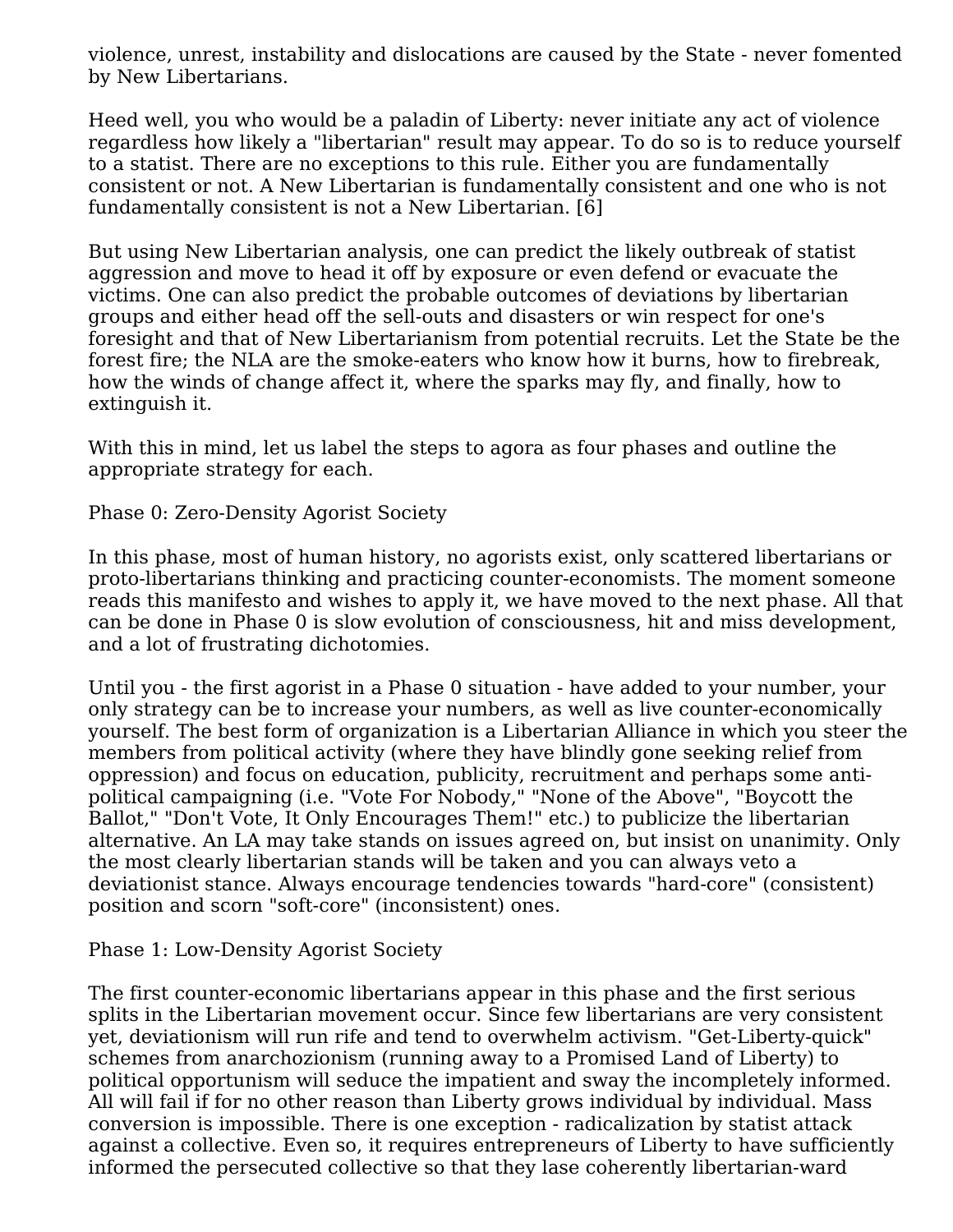rather than scatter randomly or worse, flow into out-of-power statism. These Crises of Statism are spontaneous and predictable - but cannot be caused by moral, consistent libertarians.

The strategy of the first New Libertarians is to combat anti-principles which strengthen the State and dissipate anarchist energy uselessly. The general strategy outlines previously applies; get libertarians into counter-economics and get the most active of the agorists to get counter-economists into libertarianism.

The proto-New Libertarians may work within existing organizations and clubs of Libertarians as "radical caucuses," ginger groups, or as a "Libertarian Left" faction in general. An NLA is premature here because it is not yet self-sustaining.

What can be successfully built is - under whatever label seems most conducive for recruitment - a Movement of the Libertarian Left. Such a Movement is itself a mixed bag of individuals of varying "hardness of core" but they are tending or moving towards the ideal of New Libertarianism. Even within MLL structure should be deemphasized. The most New Libertarian will be the most competent to coordinate and plan; that is, those of highest understanding and practice of agorism and greatest zeal for action will naturally direct resources. Each MLLer, like each NL. ally, spends his or her own outsources and decides whether or not to accept a tactician or strategist's advice and planning, as any entrepreneur would do with any informed consultant. Some pseudo-political public trappings may be necessary to utilize public forums and media access; also, most people will not understand your marketorganization unless you translate it in pseudo-political terminology and back again.

At this point, in the latter stages of Phase 1 and with a functioning MLL large enough, these hard-core dedicated "cadre" can apply leverage to sway larger groups of semiconverted quasi-libertarians to actually block marginal actions by the State. This is a high-expenditure, "quick gain," but low long-range yield tactic and should be rare. (It will be covered later; basically, stave off war and mass extermination of libertarians.)

Following all these activities, radicalizing the libertarians, and evolving the NLA. That is all one can accomplish.

Phase 2: Mid-Density, Small Condensation Agorist Society

At this point the statists take notice of agorism. While before libertarians could be manipulated by one ruling faction to the detriment of another (sort of anti-market "competition," played with ballots and bullets rather than innovation and pricing), they will start to be perceived as a a threat. Pogroms (mass arrests) may even occur, although that is unlikely. Remember, most agorists are embedded in the rest of society and associating with them are partially-converted libertarians and countereconomists. In order to reach this phase, the entire society has been contaminated by agorism to a degree. Thus it is now possible for the first "ghettos" or districts of agorists to appear and count on the sympathy of the rest of society to restrain the State from a mass attack. [7]

These communities, whether above or underground, can now sustain the New Libertarian Alliance, NLA acts as spokesman for the agora with the statist society, using every chance to publicize the superiority of agorist living to statist inhabiting and perhaps argue for tolerance of those with "different ways." [8]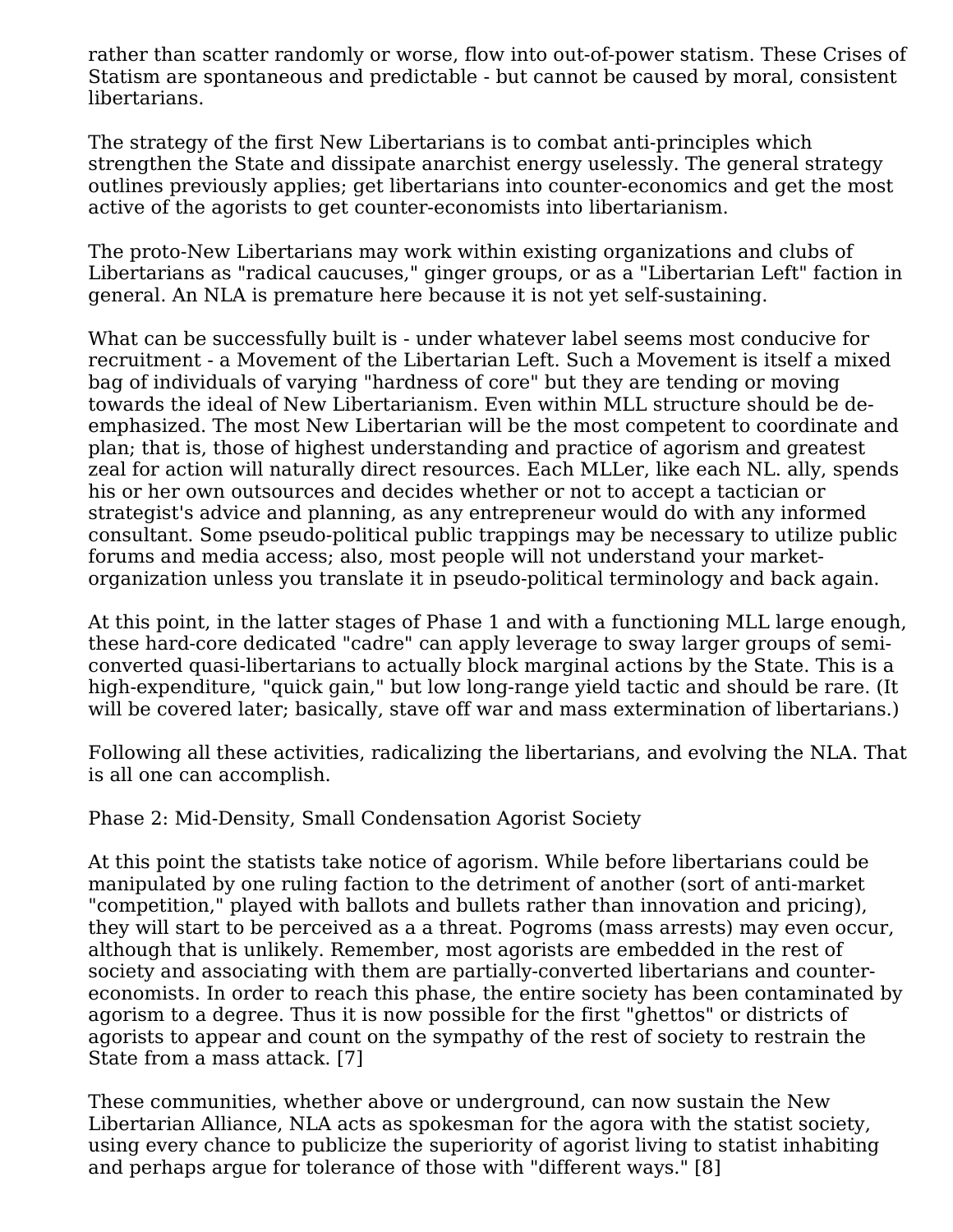In this phase, the agorist society is vulnerable to statist regression of the populace. Thus the agorists, whether visible or not, have a high incentive to at least maintain the present level of libertarian consciousness among the rest of the populace. This being done most expertly by the NLA (one way to define who the NLA is at this phase), the NLA has its sustenance and its mission. But in addition to "defending" the agorist sub-society, it can work towards accelerating the next evolutionary step.

Phase 3: High-Density, Large Condensation, Agorist Society

In this phase, the State moves into a series of terminal crises, somewhat analogous to the well-known Marxist scenario, but with different causes - in this case, real ones. Fortunately, the potential for damage has been drastically decreased by the sapping of the State's resources and corrosion of its authority by the growth of the Counter-Economy.

In fact, as the resources of the economy approach equality between the State and Agora, the State is pushed into crisis. Wars and rampant inflation with depressions and crack-ups become perpetual as the State attempts to redeem its authority. It may be possible to reverse its decline by corrupting the agora with deductive antiprinciples, so the NLA's first task is clear: to maintain vigilance and purity of thought. In this phase, the NLA may no longer hold either label or much of its old form. The most motivated New Libertarians will move into the research and development supply for the budding agorist protection and arbitration agencies and lastly as directors of the protection company syndicates.

The situation now approaches revolution but is still reversible. [9] Again the New Libertarians are in the forefront of maintaining and defending gains to this point, but looking ahead to the next phase.

The NLA (now just a collective term for the most forward-looking elements) can accelerate the process by discovering and developing the optimal methods of protection and defense, both by word and deed, for their industry and entrepreneuring its innovations.

At this phase transition between 3 and 4 we have the last unleashing of violence by the Ruling Class of the State to suppress those elements that would bring them to justice for all past state crimes. The State's intellectuals perceive that its authority has failed and all will be lost; things must be reversed now or never. The NLA must prevent premature awareness of this status or premature action on this awareness. This is the final strategic goal of the NLA.

When the State unleashes its final wave of suppression - and is successfully resisted this is the definition of Revolution. Once realization has occurred that the State no longer can plunder and pay-of its parasitical class, the enforcers will switch sides to those better able to pay them and the State will rapidly implode into a series of pockets of Statism in backward area - if any. [10]

Phase 4: Agorist Society with Statist Impurities

The collapse of the State leaves only mopping up operations. Since the insurance and protection companies see no State to defend against, the syndicate of allied protectors collapses into competition and the NLA - its support gone - dissolves.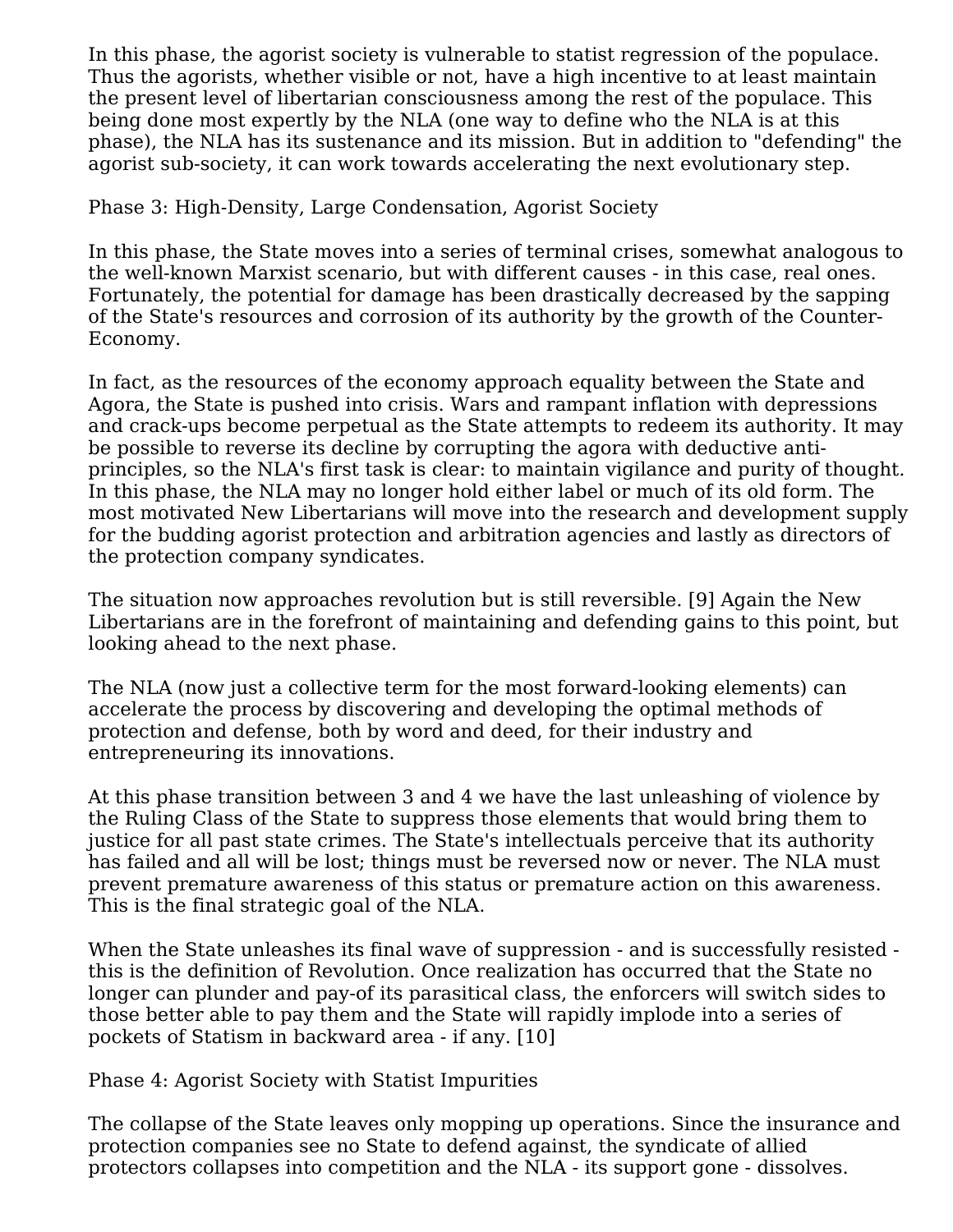Statists apprehended pay restoration and if they live long enough to discharge their debts, are re-integrated as productive entrepreneurs (Their "training" comes automatically as they work off their debt.)

We're home (Chapter 2)! New Libertarianism is taken for granted as the basis of ordinary life and we tackle the other problems facing mankind.

Footnotes

--------

[1] Many agorists such as Pyro Egon have challenged the New Libertarians on this point. As far as they are concerned, the manifesto this far is the entire program and any further "activism" is "movementism" and leads one ineluctably back towards statism.

[2] New Libertarian Strategy is the newsletter of the Movement of the Libertarian Left - not coincidentally.

[3] But not a "corporation" which is a fictitious "individual" created by the State and endowed with privileges. Some privileges besides subsidies and tariffs are special tax rates, limited liability, exemption from regulation, licenses, and legal benefits in court disputes. True, they have some drawbacks but none compares to an unincorporated white-market business.

[4] The first New Libertarian Alliance was formed, prematurely in many respects, by this author in 1974 from recruits from a raid on the "L"P, from other movement activists, and a few counter-economists. The market proved less than ready for a growth in this business and so the NLA to date has spent most of its energies towards building that market.

Any band of New Libertarians can call themselves a New Libertarian Alliances without "official authorization;" most will surely wish to co-ordinate themselves with other NLA groups and try to agree on common strategy, though tactics may differ from different conditions of the Allies.

[5] This mode of NLA organization worked well for the Long Beach chapter that kept it constantly in practice. Regional strategy was not fully "shaken down" by practice but no other NLA group maintained that high a level of committed Allies who were constantly developing and working that theory.

As for armies, it should be noted that Nestor Makhno ran an army in fairly anarchist manner with a small core of officers and complete volunteers filling the ranks when needed or convinced of the need. He fought Reds and Whites successfully in the Ukraine 1918-20 until overwhelmed by weight of numbers of the victorious Red statists combining the full resources of a continent against him.

[6] No membership or credentials is needed or desirable for the NLA. Of course, one may make a list of those with whom to gather and plan, and to whom to mail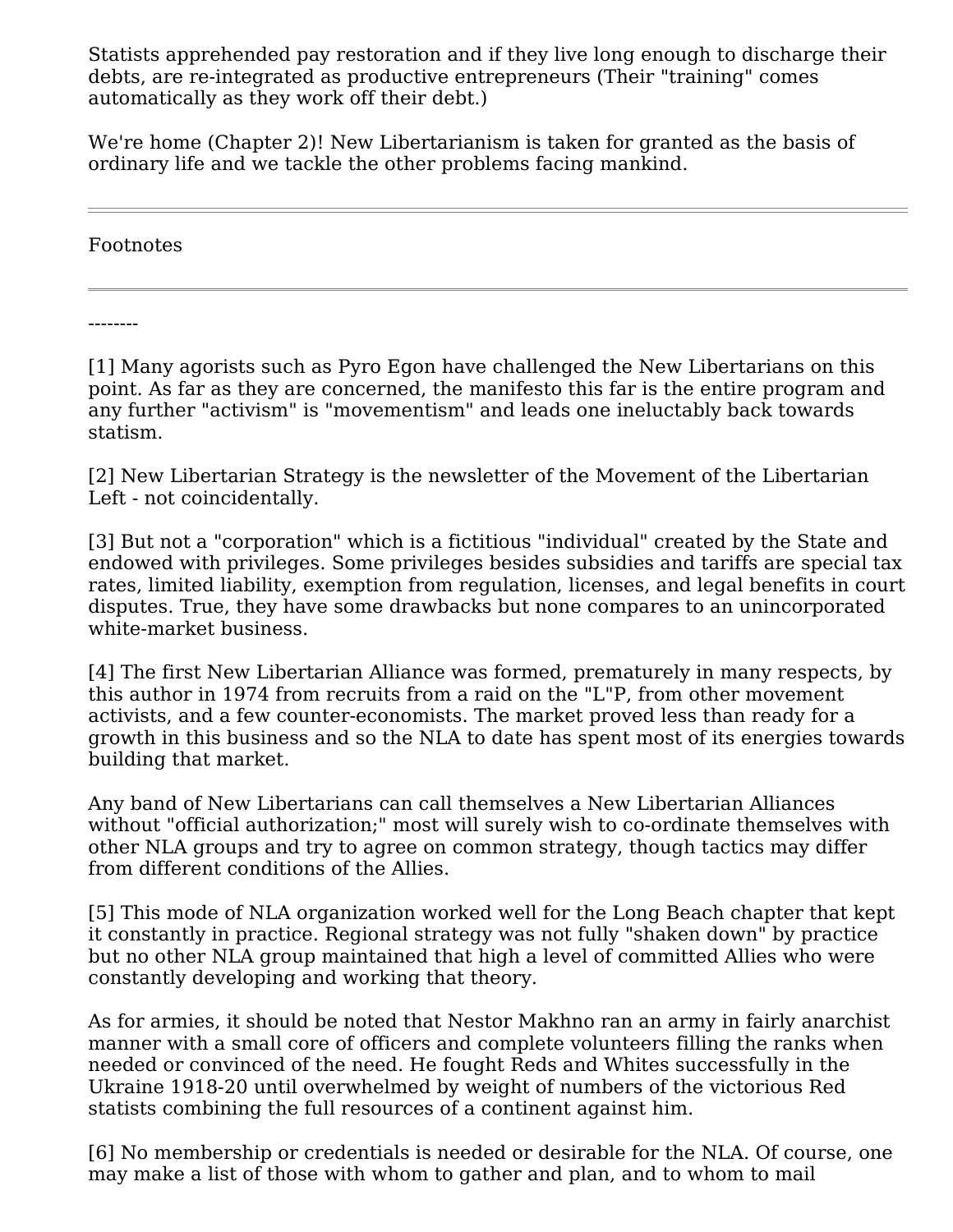communications. But there is nothing sacred or special about such lists; they are merely one strategist or tactician's judgment.

One cannot be purged from NLA. One is either a New Libertarian or not according to the evidence provided by one's acts; every other Ally must judge for themselves. All who accept you as a New Libertarian are in Alliance with you; those who reject you are not, though you may be in Alliance with others.

[7] Premature appearance of agorist communities will lead to their suppression violently by the State. The NLA must defend those which can be saved when historical conditions are marginal and warn and evacuate those which are doomed.

[8] It is still within the limits of New Libertarian morality to point out to one faction of the Higher Circles that the agorist existence benefits them ore than the other faction. While no statist can ever be aided in plunder and murder, and even allying with one statist against another consumes scarce resources for the outcome of merely trading oppressors, the New Libertarian can perceive that simply by existing and conducting usual business, the agorist activity is relatively more detrimental to one group of statists over another.

A good rule of thumb to the tactic of playing off ruling groups is to make sure that no more resources are devoted to it than extra statements based in regular publication and media exposure for more important work...and private conversations, if one frequents those social circles.

This tactic fails when the agorist society is perceived as too threatening; then all statist factions unite to save their skins.

[9] Let's say one region is highly agorist and the rest more primitive. Resources may be transferred by the State to crush this premature and localized (thus vulnerable) agora. This applies to Phase 2 even more.

[10] Some will argue that the State may collapse peacefully when the statists see the end approaching. If statists were so reasonable about not resorting to force because of market alternatives, they wouldn't be statists. Revolution is as inevitable as any human action can be.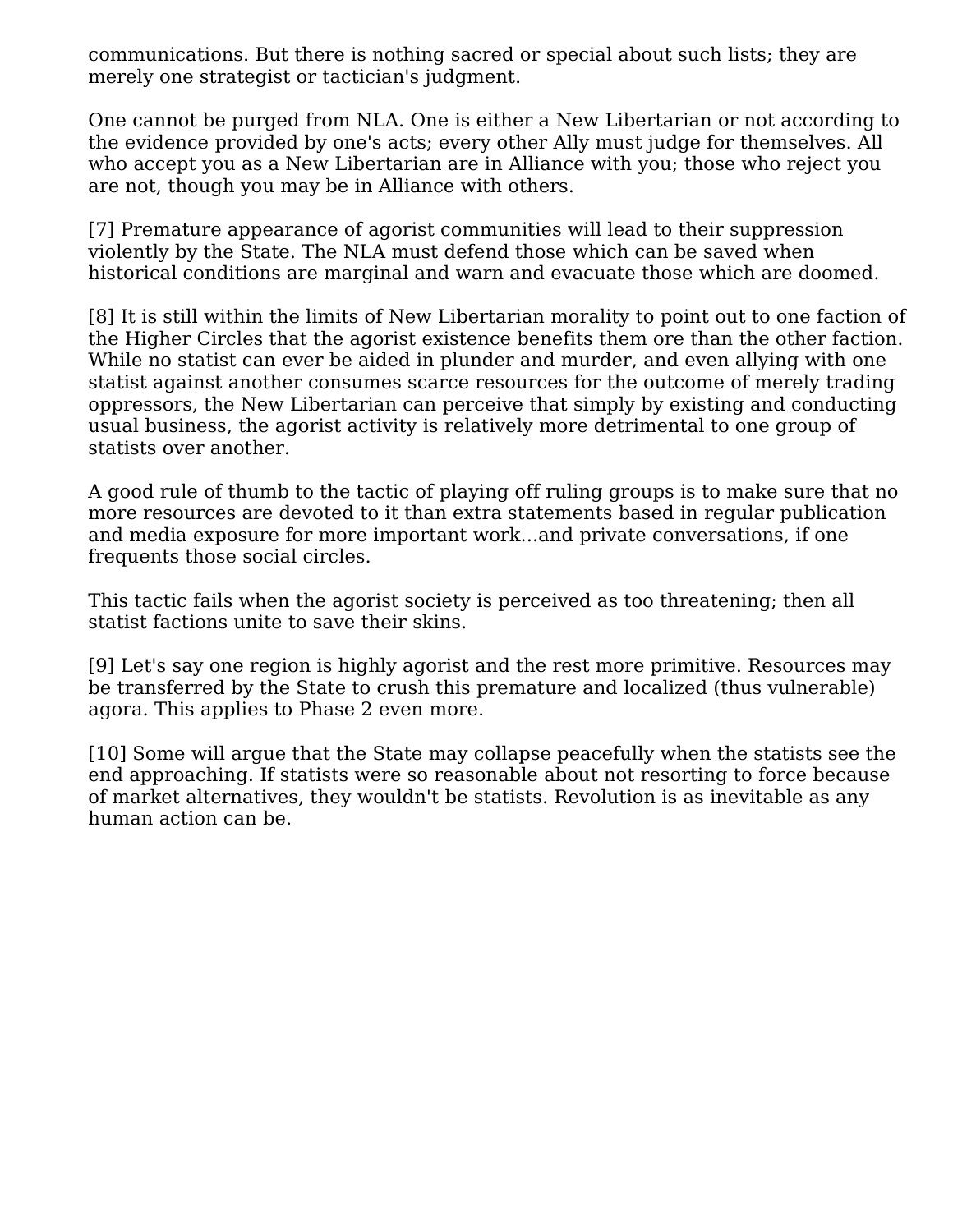## **Action! Our Tactics**

The previous chapter discussed some tactics in passing. A few that have been found productive for radical libertarians and the MLL include infiltration of less radical groups and sparking splits by presenting alternatives; confrontation of coercion (or deviation) with visible protest and rejection; day to day personal salesmanship among friends; libertarian social groups such as supper clubs to exchange information, goods, and support and act as a proto-agora; and, of course, publication, public speaking, writing fiction with agorist messages [1], and educational activities in many forms: teacher, business consultant, entertainer, revisionist historian, agorist economist, etc.

Successful tactics can only be discovered and used and passed on. Those who perceive sufficiently similar conditions in time and place to those of another where a tactic worked can use it. But it is all a risk; that is what activism is, a type of entrepreneurship, of guessing the market and supplying the demand. One can become better and better at making good guesses; that's what makes a successful entrepreneur. It's all in Human Action by Von Mises if you can apply it.

To find out what has been tried and worked or failed, communication is necessary. If you have reached this page and agreed, and have a desire to support resistance or a burning need to resist coercion, you are ready for the MLL or NLA in existence, depending on the phase we are currently in (Chapter IV). Free yourself. Get active.

What phase are we in? In October 1980 (first edition) most of the planet Earth is in Phase 0. The British Isles, Australia and Canada have moved substantially towards Phase 1; North America is in Phase 1. Only in the highest concentration of libertarians today, in Southern California, are the first signs of Phase 2. Assuming the situation is not reversed, the first few droplets of actual agorist societies anarchovillages - are nucleating a viable sub-society.

The Movement of the Libertarian Left exists only in California with a few scattered nuclei, agents and cells, in Alliance. The New Libertarian Alliance previously proclaimed was found premature and NLA remains in embryo (or nucleus) until objective conditions arrive to sustain it.

The MLL has its work cut out for it. Externally, the world-wide collapse of the "Left" [2] has weakened restraints on the competitive segments of the State who are rushing towards war to re-mystify their restive victims with patriotism. Seizing the abandoned leadership of the anti-imperialism, anti-war and anti-conscription movement with a fresh, invigorating, ideological backing has become an opportunity for libertarians to become the Left. MLL has to compete with partyarch and monocentrist elements for this pre-eminence. [3]

The lurching of American plutocracy from the brink of runaway inflation to depression and back again, in ever wilder swings, has panicked large numbers of complacent businessmen and raised their consciousness beyond conservative assurances of restoring stability to consider radical and even revolutionary alternatives. Only the Libertarian Left can win these entrepreneurs towards an "ideological," non-pragmatic position. Therein lie our opportunities.

Internally, the "Libertarian" Party has reached a crisis with the 1980 American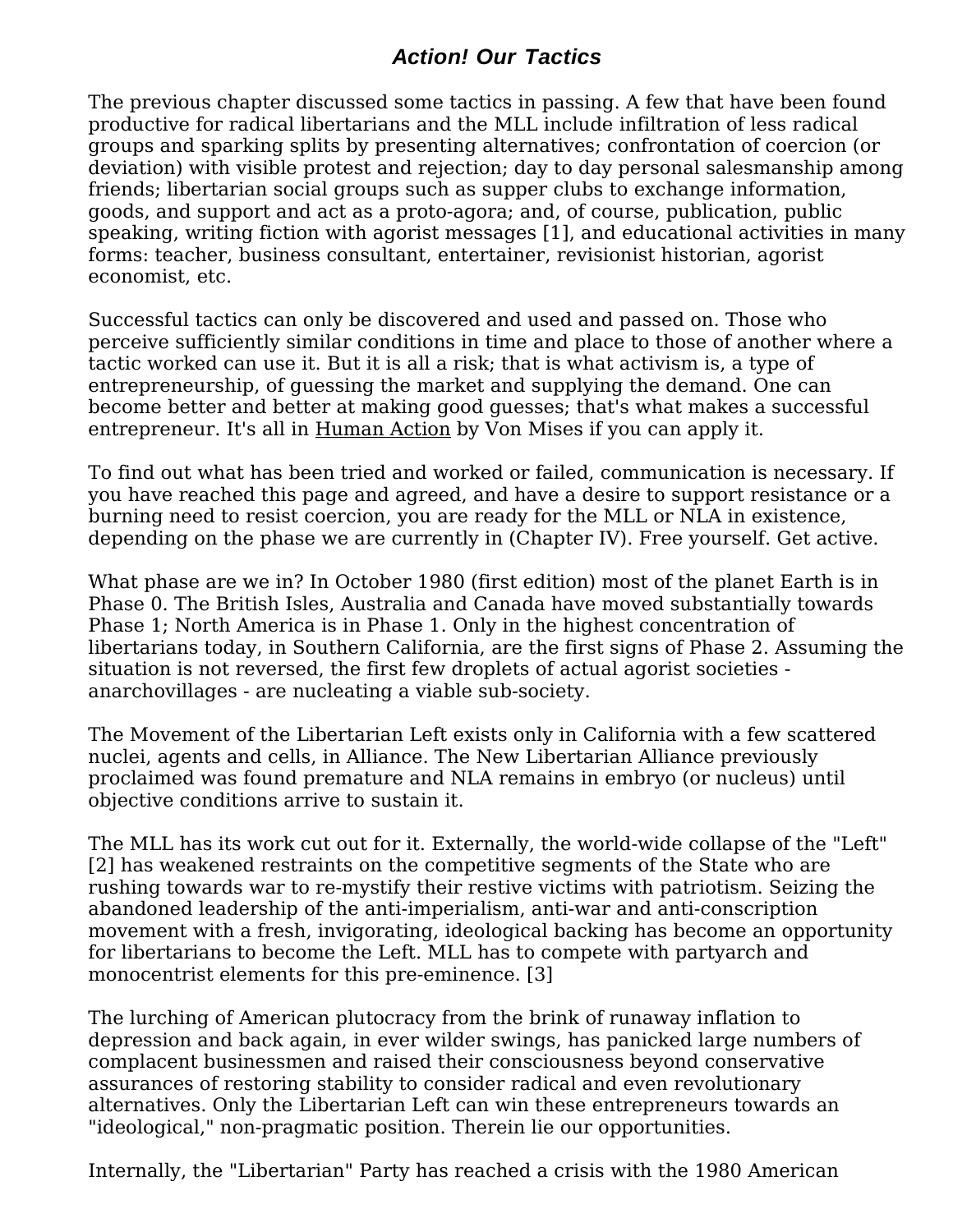Presidential election. The premature unmasking of the statism inherent in partyarchy by Crane-Clark's blatant opportunism has managed to generated not only Left opposition but Right and Center opposition. [4] Major defections mount daily. [5]

The failure of some reformist element to oust the Kochtopus by the Denver Convention (August 1981) and lull the unradicalized back in line would set the U.S.L.P. back dramatically and generate thousands of disillusioned recruits for the MLL and anti-party educational and counter-economic activities.

With this manifesto as a manual and inspiration, New Libertarian strategists and tacticians can research, develop, correct and enact the New Libertarian Strategy and the tactics appropriate to the conditions met. Much work is needed but the projects have consequences no mundane work can provide: an end to politics, to taxation, to conscription, to economic catastrophe, to involuntary poverty and to the mass murder of warfare in the final war - society against Our Enemy, The State.

Counter-economics provides immediate gratification for those who abandon statist restraint. Libertarianism rewards the practitioner who follows it with more selfliberation and personal fulfillment than any alternative yet conceived. But only New Libertarianism offers reformation of society into a moral, working way of life without changing the nature of Man. Utopias may be discarded; at last we have a glimpse of how to remold society to fit Man rather than Man to fit some society. What more rewarding challenge could be offered?

Should you now have chosen the New Libertarian path, you may wish to join us in our "Triple A" oath and battle cry, or something like it, and renew yourself with it regularly:

"We witness to the efficacy of freedom and exult in the intricate beauty of complex voluntary exchange. We demand the right of every ego to maximize its value without limit save that of another ego. We proclaim the age of the Market unbound, the natural and proper condition for humanity, wealth in abundance, goals without end or limit, and self-determined meaning for all: Agora.

"We challenge all who would bind us to show us cause; failing proof of our aggression we shatter our fetters. We bring to justice all who have aggressed against any, ever. We restore all who have suffered oppression to their rightful condition. And we destroy forever the Monster of the Ages, the pseudo-legitimized monopoly of coercion, from our minds and from our society, the protector of aggressors and thwarter of justice. That is, we smash the State: Anarchy.

"We exert our wills to our personal limits restrained only by consistent morality. We struggle against anti-principles which would sap our wills and combat all who physically challenge us. We rest not nor waste resource until the State is smashed and humanity has reached its agorist home. Burning with unflagging desire for Justice now and Liberty forever, we win: Action!

Agora, Anarchy, Action!

Samuel Edward Konkin III October 12, 1980, Anarchovillage (Long Beach)